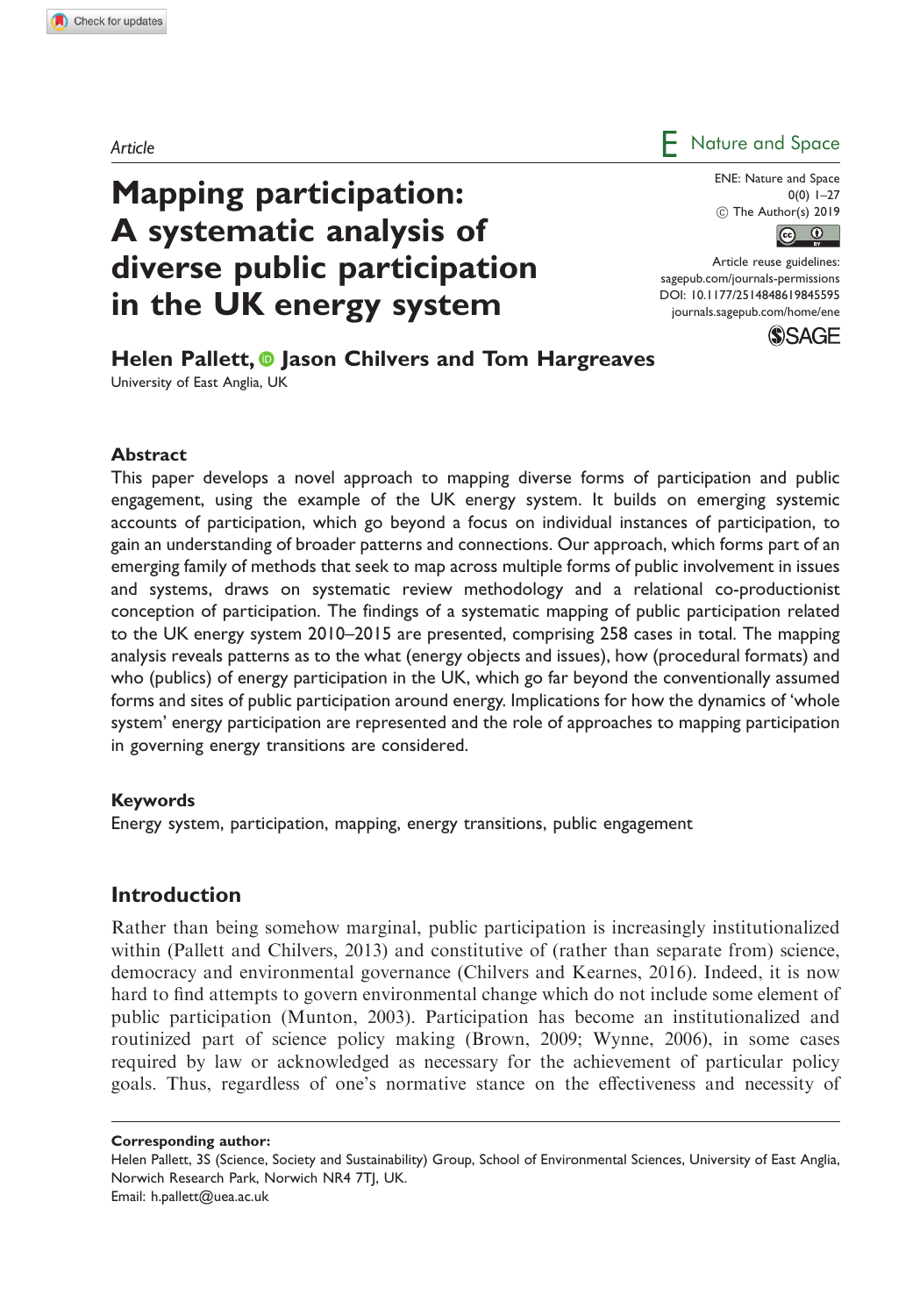participation, its prevalence means that understanding participation is an essential element of understanding environmental governance and policy making in the 21st century.

While the challenge of engaging publics around pressing policies and projects has often been conceived as a problem of extension (Collins and Evans, 2002) – the need to invite publics into decision-making processes, through techniques such as deliberative public dialogues – it has been argued that it is better to think about this as a problem of relevance (Marres, 2012) – the need to account for the multiple ways in which publics are already engaged around a given issue or object, and to interpret their relevance to policy questions. The study reported on in this paper is one of the first to put into practice this understanding of participation as a problem of relevance at a system-wide level, by attempting to identify and map all participation processes of relevance to the UK energy system in a given time-span.

Energy systems and the broader academic literatures around them also illustrate well the current limitations of academic and policy understandings of participation and attempts to intervene in or orchestrate forms of participation. While academics, policy-makers and businesses have been working on low carbon transitions in earnest, the role of publics in both consenting to and enacting these transitions has been generally de-emphasized or taken for granted. While energy social science is a broad and growing field with many topics of interest and debate, an interest in public participation and the role of publics has been a significant part of this emerging literature (Sovacool, 2014). Yet participation has often been reduced to fulfilling two roles – either aiding acceptance of the technological and infrastructural changes deemed necessary for low carbon transitions, or instrumentally changing public behaviours in expected and officially sanctioned ways (cf. Owens and Driffill, 2008). These two perspectives fail to take into account the sheer magnitude of the shifts necessary to achieve such a transition or the number of different roles already played by publics in maintaining and transforming energy systems (Shove et al., 2012). These include apparently banal everyday citizen engagements with energy systems through energy using practices in the home or choices about which transport options to use for a commute, as well as collective efforts at transformation such as community energy groups installing renewable energy technologies or activists trying to shut down fossil fuel or nuclear power stations.

This paper sets out to challenge these perspectives by mapping contemporary participation in UK low carbon energy transitions, and putting into practice an alternative conceptual framework for understanding participation. In contrast to the narrow definitions discussed above, in this study participation was taken to refer to any collective practice through which publics engaged in addressing 'energy-related' issues or objects, producing meanings, knowings, doings and/or forms of social organization. This system-wide mapping of participation in low carbon energy transitions draws both from current conceptual debates in the participation literature and recent developments in energy social science. Different parts of the participation literature have begun to go beyond the conventional focus on individual instances of participation, to capture broader ecologies or systems of participation, characterized by relations between different participation processes, and by interactions between these processes and the system or constitution itself (e.g. Chilvers and Kearnes, 2016; Laurent, 2017; Parkinson and Mansbridge, 2012; Watson, 2012). Similarly, energy social science, through interdisciplinary collaborations with engineers and computer scientists, has taken up the challenge of conceptualizing and studying whole energy systems, in order to understand relationships between different parts of energy systems and to capture broader trends (e.g. Skea et al., 2011).

This paper first introduces and contextualizes our relational whole systems framework for understanding participation in UK low carbon transitions, by describing an emerging set of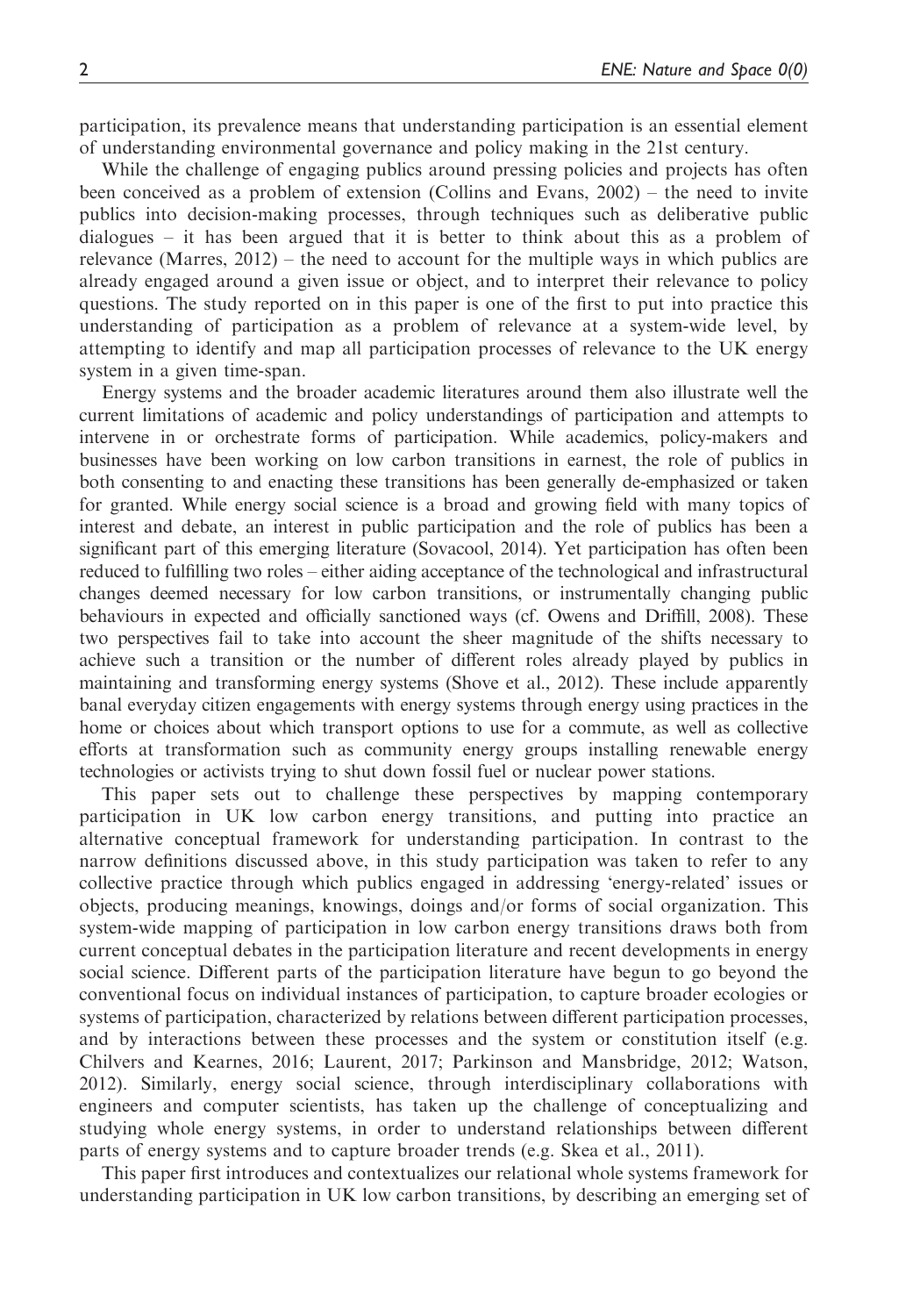methods for mapping participation and their links to recent conceptual developments in the participation literature. Following this, our novel methodology for systematically mapping participation will be described. The remaining sections of the paper describe the results of this mapping in terms of the what, how and who of participation in the UK energy system, followed by a discussion of what these results mean for attempts to understand and intervene in participation around low carbon transitions or other topics.

# Systems of participation and mapping public engagement

Despite the move in interdisciplinary energy research to better understand whole energy systems, existing approaches to energy participation tend to be siloed. This means that different areas of the academic literature use different conceptual frameworks to study very particular forms of public engagement, with few attempts to compare across different processes or forms of engagement or to find broader patterns or connections (Chilvers and Longhurst, 2016). For example, studies of public dialogue processes draw on deliberative theory (e.g. Butler et al., 2013; Chilvers and Burgess, 2008), work on protests understands engagement through social movements theory and theories of justice (e.g. Mason and Milbourne, 2014; North, 2010), research on social practices largely focuses on engagements with energy in the home (e.g. Gram-Hanssen, 2011), while object-oriented accounts of public participation focus on particular pieces of technology (e.g. Marres, 2012; Wilkie et al., 2015). This means that different approaches to studying energy participation are also associated with particular understandings of the issues and objects under discussion, and particular visions of the publics who are engaged. Furthermore, even in relational studies of energy public engagement, the focus has tended to be on individual processes or instances of participation instead of their broader connections.

These features of the literature on the role of publics in relation to energy systems pose a challenge to approaches which aim to take seriously Marres' (2012) problem of relevance as described in the 'Introduction' section. This requires avoiding the trap of assuming a problem of extension (Collins and Evans, 2002), where the burden is placed on publics to participate on terms and issue-framings usually determined by policy-makers or academics, and instead finding new ways to account for multiple and diverse forms of participation which are already in existence and which may have relevance for the issue or object in question. The lack of commensurability between the concepts, methods and normative commitments of these different approaches is both a conceptual and methodological challenge to research which aims to map across, compare and draw broader lessons from diverse practices of participation. In foregrounding participation in our approach we do not wish to suggest a normative commitment towards enabling more participation or better accounting for it. As has been acknowledged in other accounts, public engagements around energy and climate can be far from benign (Shove et al., 2012). Rather we argue that participation is a significant element of broader energy systems and low carbon transitions which needs to be better understood. We suggest that, if reconceived as a more diverse practice which encompasses more than deliberative workshops and opinion polls, participation can be a highly productive lens through which to open up understandings of the making of energy publics, democratic engagement and the contested meanings of 'energy' itself, beyond those prescribed by the aforementioned siloed approaches.

As a result, there is a need in energy social science work on participation to consider what it would mean to conceptualize and empirically study participation with a whole systems focus. While this enterprise aligns with recent conceptual moves in the participation and related literatures – theorizing deliberative systems (e.g. Mansbridge et al., 2012),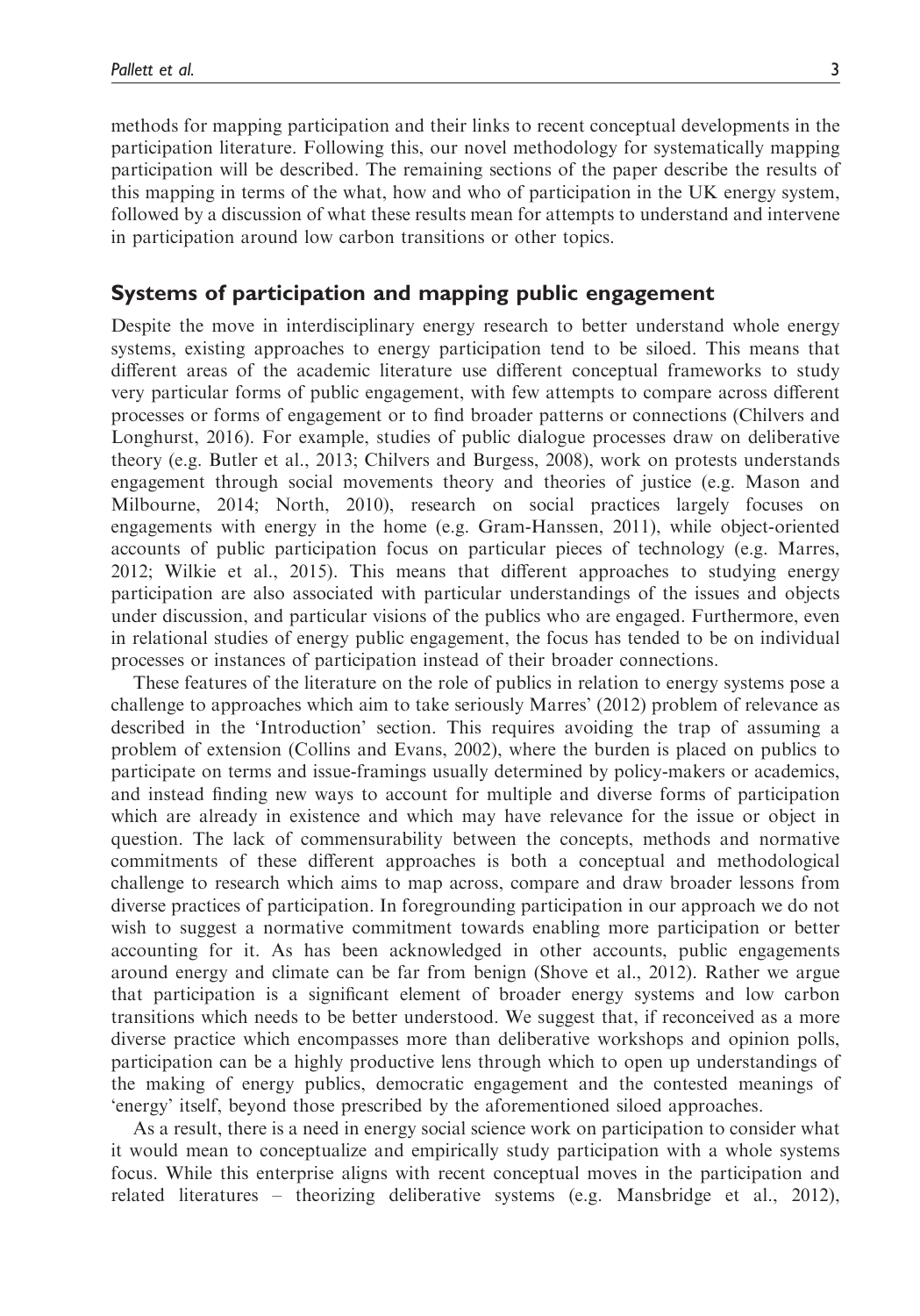participatory transition management (e.g. Hendriks, 2009; Laird, 2013), 'civic constitutionalism' (Laurent, 2017) or systems of practice (e.g. Hui et al., 2017; Watson, 2012) – it has not yet been applied to energy policy and related public engagements. There is also a significant symmetry imperative here. Technical elements of this sociotechnical system have been well-mapped and their relationships closely studied in order to support 'evidence-based policy'. So there is a need to make the social elements, dimensions and connections more visible. This suggests a need not only for new empirical studies which relate these new conceptual frameworks to participation in energy systems, but also for new methodologies to enable academics and practitioners to understand and map participation systemically.

This paper puts forward one possible methodology for mapping energy participation, which builds on a relational and co-productionist conceptual framework of participation which we have developed elsewhere (Chilvers et al., 2018). Our framework is relational in that it recognizes that the way publics think and act in relation to complex issues like energy is powerfully shaped by the practices through which they engage with it, the settings in which engagements occur, and how they are framed (Chilvers and Longhurst, 2016; Marres, 2012; Stirling, 2008). In line with earlier work in the co-productionist idiom (Jasanoff, 2004) this framework allows us to be symmetrical in our analysis of very different instances of participation, and to compare across multiple dimensions of these processes. Furthermore, it draws attention to the way that individual instances of participation in the energy system are implicated in shaping one another and constituting broader ecologies of participation in the energy system. Building on recent relational and coproductionist work in STS and cognate disciplines (Chilvers and Kearnes, 2016), this framework is predicated on asking three key questions about participation: what is the engagement about?; how are publics participating?; and  $who$  is participating?. These questions are relevant at the scale of individual processes of participation, but can also be answered at a system-wide level, illuminating broader trends and dynamics of energy participation.

In developing a novel methodology for mapping participation across energy systems we have several aims. First, we hope to reflect as much as possible the diversity of practices through which publics engage with energy, going beyond the focus on invited forms of public engagement in much of the participation literature (Leach et al., 2005), and the conventional binary of technology acceptance and behaviour change which has become engrained in energy research and policy (Owens and Driffill, 2008). Second, and relatedly, we seek to create a picture or account of energy participation which remains open to the multiple potential outcomes and products of participation – of knowings, meanings, actions and modes of organizing (Chilvers and Longhurst, 2016) – rather than taking these dimensions for granted. Third, we recognize that the practice of mapping is not only about creating a reflection or representation of reality, but rather it plays an active role in constituting networks, collectives and conditions of possibility (cf. St Martin et al., 2015). We therefore hope that our mapping helps contribute to and enrich the constitution of UK energy participation, by bringing attention to ignored or marginalized issues, publics and forms of participation, and helping to realize productive connections between processes and ecologies. We use *mapping* to imply efforts at finding, arranging and visualizing constitutive elements in their relations to one another, and see it as both a form of knowledge-making (Whatmore, 2009) and an open-ended research method (Marres, 2015).

Our approach forms part of an emerging family of methods for mapping participation in issues and systems, which are described in more detail below, in response to the systemic turn in the participation literature and to the challenge of enhancing institutional responsiveness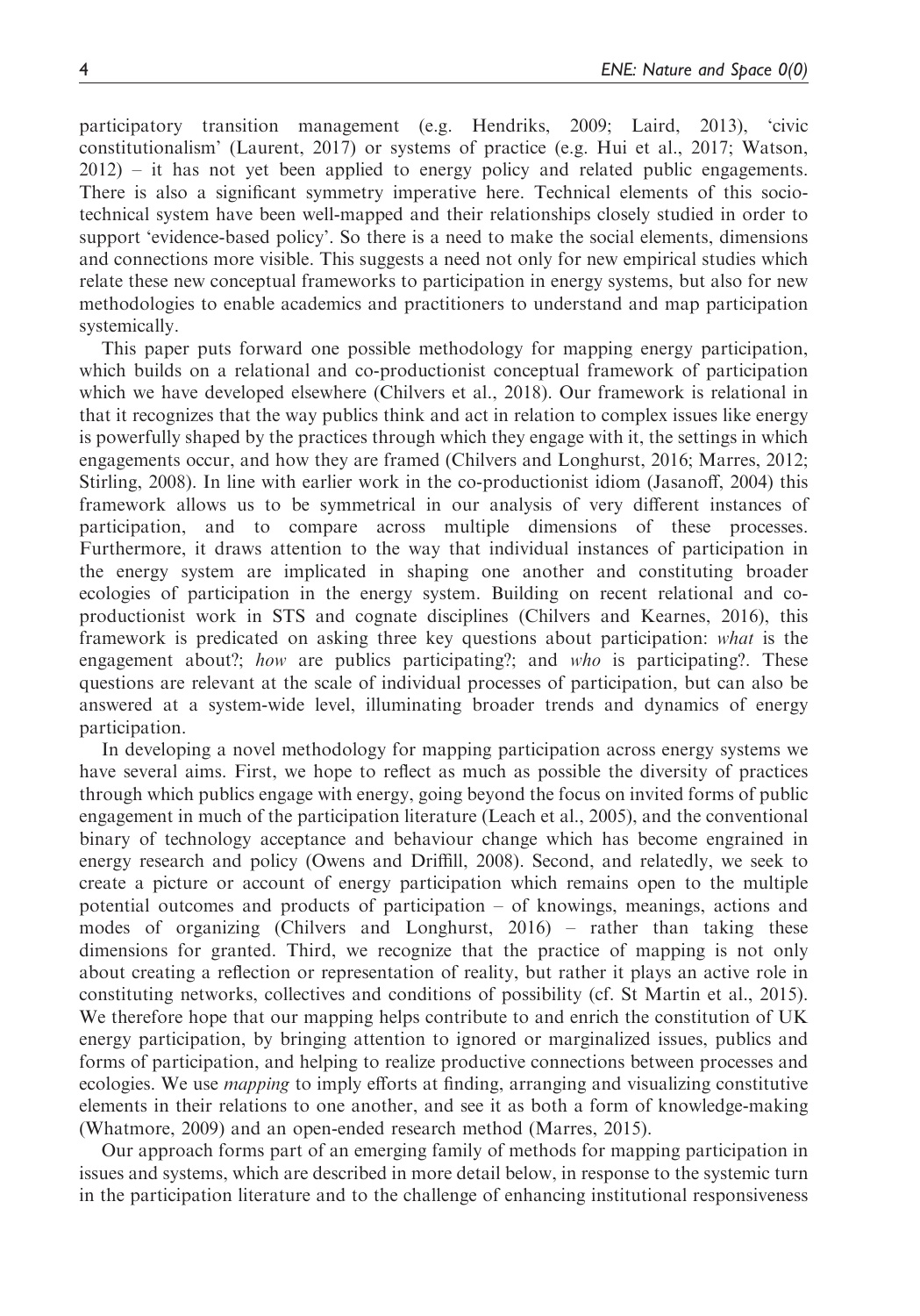and reflexivity. Given its connotations of making visible and accessible the contours or diversities of a given territory or collective, the metaphor of mapping has commonly been applied to techniques of public participation, even at the scale of individual processes. For example, in the technique of 'deliberative mapping' which has been developed by several prominent participation scholars since the early 2000s, the idea of mapping refers to the aim of displaying participant responses to a variety of options in a way which makes transparent the criteria adopted for assessment, the diversity of responses within a given group, and the range of uncertainty around each individual and group assessment of the options (Bellamy et al., 2016; Chilvers and Burgess, 2008; Davies, 2006). The well-established approach of Participatory Rural Appraisal, used by development studies scholars, development agencies and NGOs also includes techniques for area and social mappings in order to enable deeper understanding of the context of participatory processes and to form the basis for discussions of different perceptions and viewpoints (Chambers, 1994). It has also been argued that public attitudes surveys can provide the basis for systemic mappings not only of public knowledge and attitudes, but also deeper values and ambivalences, which can be of use to policy-makers (Barvosa, 2015; cf. Pidgeon et al., 2014).

The opportunities provided by the rise in engagement through social media platforms and the concurrent development of digital tools for scraping, searching and analysing networks and conversations on these platforms, have seen the emergence of a plethora of new techniques for mapping issues or controversies. These approaches have emerged from different conceptual and disciplinary starting points. In computer science efforts have been focused on developing methods to analyse the sentiments of comments on social media platforms and websites in order to gain a better understanding of public attitudes to various issues and products (e.g. Kim and Kim, 2014; Thelwall and Buckley, 2013; Thelwall et al., 2006). There have also been techniques developed for understanding public action and movement around particular events as reported through social media, such as transport use around sporting events (e.g. Lenormand et al., 2014). A high-profile example of this kind of work is the 'Reading the Riots' project where computer scientists collaborated with social scientists, supported by the Guardian newspaper, to analyse and map tweets during the London Riots of 2011 to try to identify patterns of behaviour and to try to establish an authoritative account of what was happening on the ground (Procter et al., 2013).

A similar set of approaches has emerged from actor-network theory inspired strands of Science and Technology Studies (Marres and Gerlitz, 2016; Marres and Moats, 2015). This can be seen as a continuation of a sustained interest in the discipline in mapping the contours of knowledge controversies as a way to understand social relations, categories and identities (Bloor, 1976; Rip, 1986; cf. Whatmore, 2009). This technique was originally developed by Bruno Latour as a pedagogical tool to help students understand actor-network theory and socio-technical debates (Venturini, 2010). STS scholars have used emerging digital methods (Marres and Rogers, 2008; Rogers, 2015) to visualize how knowledge controversies around issues such as an ageing population (Rogers et al., 2015) and climate change (Pearce et al., 2014; Venturini et al., 2014) are playing out, and to understand the different framings of the issues involved and the connections between different actors and actants involved in the controversy (Marres, 2015). In this community the benchmark of a good 'cartography of controversies' is its presentation in a way which makes the claims of the map traceable and allows the actors in the public debate to speak for themselves (Venturini, 2012). This is done through careful attention to modes of visualization (Moats, 2015) and often through the use of web-based tools like 'controversy-websites' to allow users to fully explore the data (Venturini, 2012).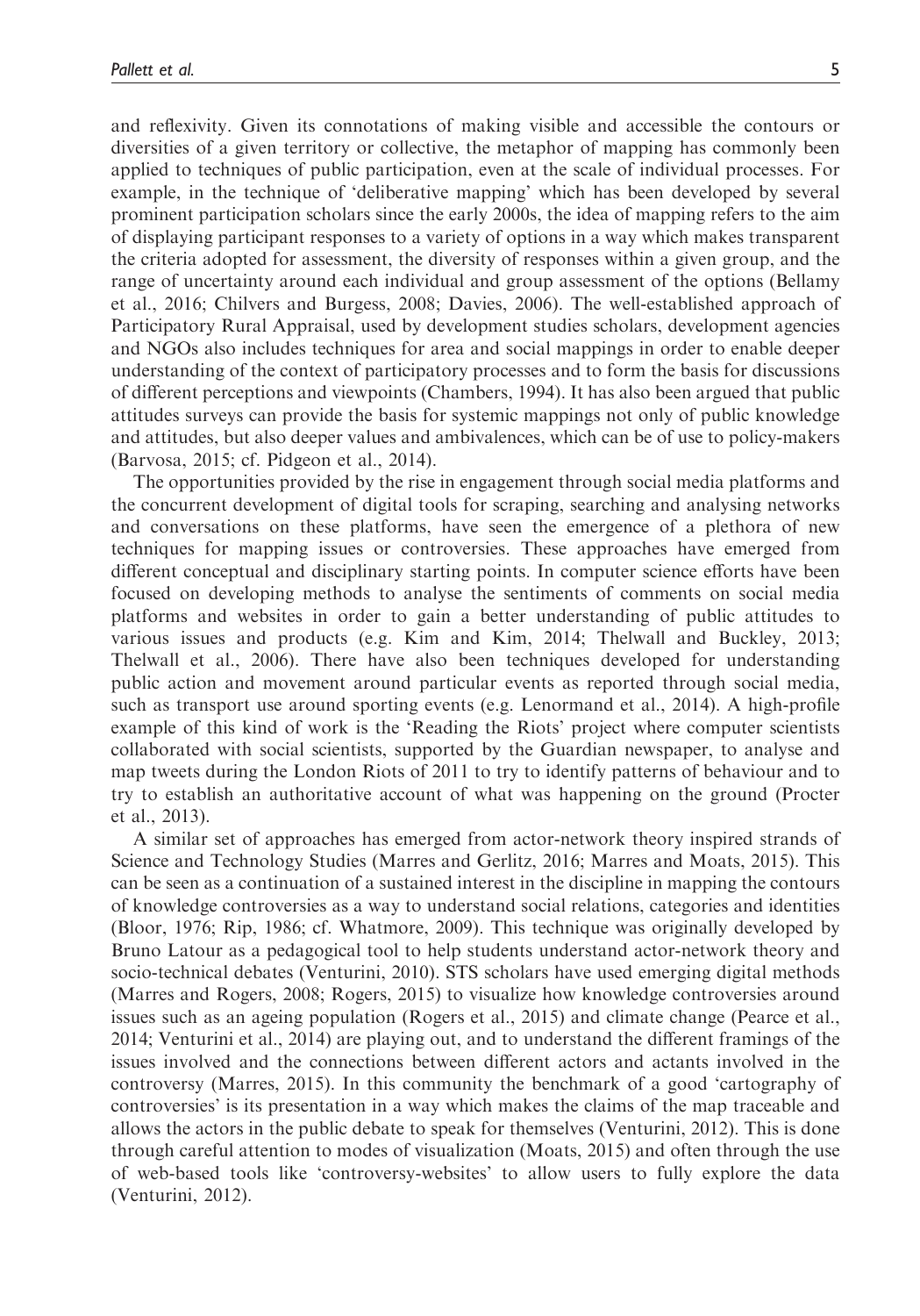While this is perhaps the best-developed set of techniques for mapping participation, with the clearest set of standards and steps, there are a number of limitations of using these kinds of techniques from the perspective of this project. First, a well-documented limitation of this kind of work is that such mappings will only capture and represent aspects of a debate which take place on the digital platforms studied by the mappers (Marres, 2015). Conversations and actions which are off-line or in other digital spaces will not be made visible through these techniques. Second, the focus on controversy means that these maps are unlikely to pick up on more mundane public engagements such as involvement in surveys or academic research, or everyday practices, which nevertheless contribute to the constitution of the system under study – in our case the energy system – and the interconnected systems or ecologies of participation which are co-constituted with this system. Furthermore, the controversy analysis approach by definition is focused on one point in a controversy so gives a snapshot of activity around a given system or issue.

Techniques for mapping across systems have thus been called for by advocates of deliberative systems approaches (Mansbridge et al., 2012; Parkinson and Mansbridge, 2012), but not yet fully realized. The accounts of participation which have come closest to this kind of system-wide mapping are those which use prose descriptions of contrasting case studies to map different practices across a system. One of the best examples of this kind of work is Sally Eden's (2017) book *Environmental Publics*, which explores public participation with the environment through practices such as voting, consuming, enjoying and campaigning, drawing on case studies from the author's body of work (cf. Laurent, 2017; Stewart, 2016). These accounts give lots of rich detail and context for each data point of participation, but do not claim or attempt to be systematic and to represent the full range and diversity of engagements. The method we propose and develop below takes inspiration from both digital methods and multi-sited ethnographies to attempt both a systematic mapping but also to enable an in-depth analysis of individual data points.

# A systematic mapping methodology

We based our mapping approach on the systematic review methodology, initially developed for evidence assessments in the field of medicine, but which has more recently been widely used in academic work on energy systems to map key evidence (e.g. Blyth et al., 2014; Gross et al., 2013). Our searches aimed to identify examples of UK public participation concerning energy, but we also adopted a very high number of synonyms for each of these terms to account for the diversity of terminologies for participation, the public and energy issues which we found through our initial review of the literature and expert feedback  $\frac{1}{1}$  (each search contained synonyms for public, participation, energy and UK). Searches were manual and carried out through both academic and non-academic search engines (Web of Knowledge, Scopus, Google Scholar and Google) to identify cases from the academic literature, grey literature and media. Web of Knowledge and Scopus were searched exhaustively, whereas Google Scholar and Google searches proceeded to the end of the fourth page of results.

We defined a case of participation as comprising some form of collective practice through which citizens engage with a particular part of the energy system or an energy-related issue – this includes examples such as academic research involving citizens, right through to artistic projects and more citizen-led cases of activism or community action. The key criteria which guided our searches and screening were that each case: (a) involved some kind of public engagement with energy transitions, (b) took place somewhere in the UK and (c) and took place between 2010 and 2015. An additional necessary condition was that there was enough available material describing the case (either in academic papers, policy reports or on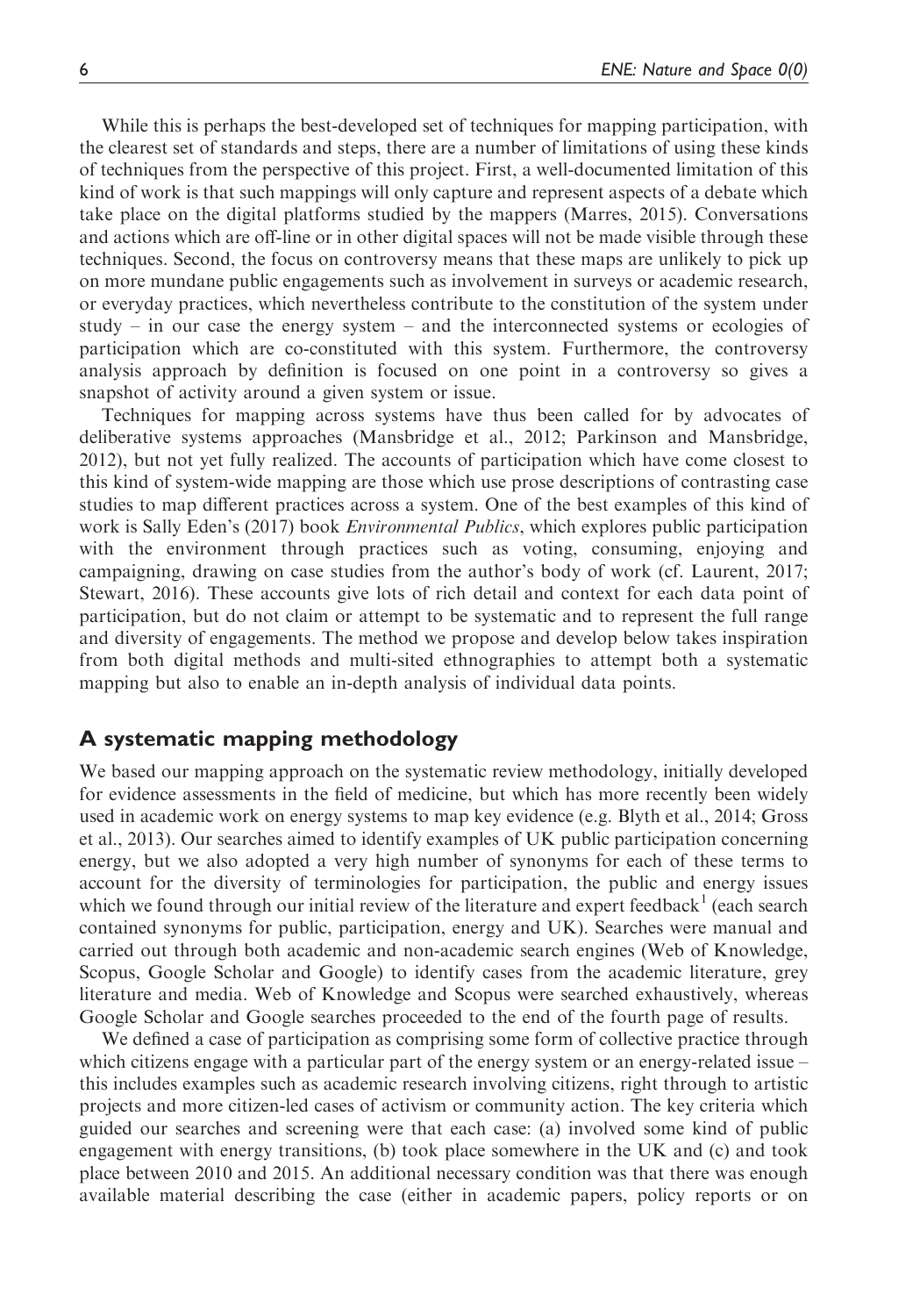websites and media articles) to allow our secondary analysis of the case according to our conceptual framework.

It was also important that the corpus as a whole was as diverse as possible in terms of locations in the UK, and the key dimensions of our conceptual framework introduced at the start of the 'Systems of participation and mapping public engagement' section, namely different visions of the public, different forms of participation and different understandings of energy issues or the energy system. We sought to improve the diversity of the corpus by conducting searches beyond the peer-reviewed academic literature. Through this we have identified and mapped many cases of energy participation which have not until now been publicized in the academic literature or in official documents (e.g. civil society projects like 10:10's solar schools initiative and recent high-profile protests against fracking about which there was extensive information on websites or news platforms), or have not even been considered as examples of public engagement in energy transitions (e.g. a community arts project about windmills and a study of commuting behaviours). Our corpus inevitably provides a partial account of participatory collectives engaging in energy transitions in the UK 2010–2015, due to the limitations of the literature itself and the challenges of searching within an area characterized by diverse academic approaches. However, the picture we provide is significantly more varied – and therefore provides a richer and more diverse account of public engagement 'on the ground' – than if we had relied purely on an academic search engine and not searched the wider grey literature (including NGO reports, websites and news media).

The time frame was also a very important element of our review, as we were not attempting to collate all recorded instances of public participation in UK energy transitions, but rather to provide a detailed picture of energy participation in the UK 2010–2015. This time period gave us an overview of relatively contemporary and ongoing cases of participation, and was judged to be long enough to map diverse forms of participation and explore interactions between them linked to system-wide developments. The time period also coincided with the term of Conservative–Liberal Democrat Coalition Government which was characterized by changes in energy policy as well as broader constitutional conditions. These changes included the implementation of ambitious greenhouse gas reduction targets and the corresponding growth in adoption of renewables, electricity market reform and the introduction of feed-in tariffs which enabled the emergence of more community energy and other moves towards a more decentralized energy system in the UK (Geels et al., 2016).

The final corpus of 258 cases was analysed using our analytical framework.<sup>2</sup> The main objectives of this stage were to map the diversities and patterns of the different understandings of participation, the public and energy issues reflected in the different cases, as well as mapping relations between cases and across the wider energy system. This coding structure was jointly created and tested on a sample of cases by the research team to ensure inter-coder reliability. Our analysis of these collectives, guided by our interpretive framework, offers a mapping of energy participation in the UK, demonstrating the spread of different issues (objects), participants (subjects) and forms (models) of participation which are produced in these collectives, as well as the wider spaces of participation (such as different institutional settings) or parts of the energy system these collectives relate to.

To explore the richness of the data 30 cases were analysed in more depth to gain deeper insights into the construction and effects of different participatory collectives, how they interacted, and how they related to the wider energy system or constitution. The cases are listed in Table 1. This sample of 30 cases was not statistically representative of the whole corpus, rather cases were selected to capture as far as possible the diversity of features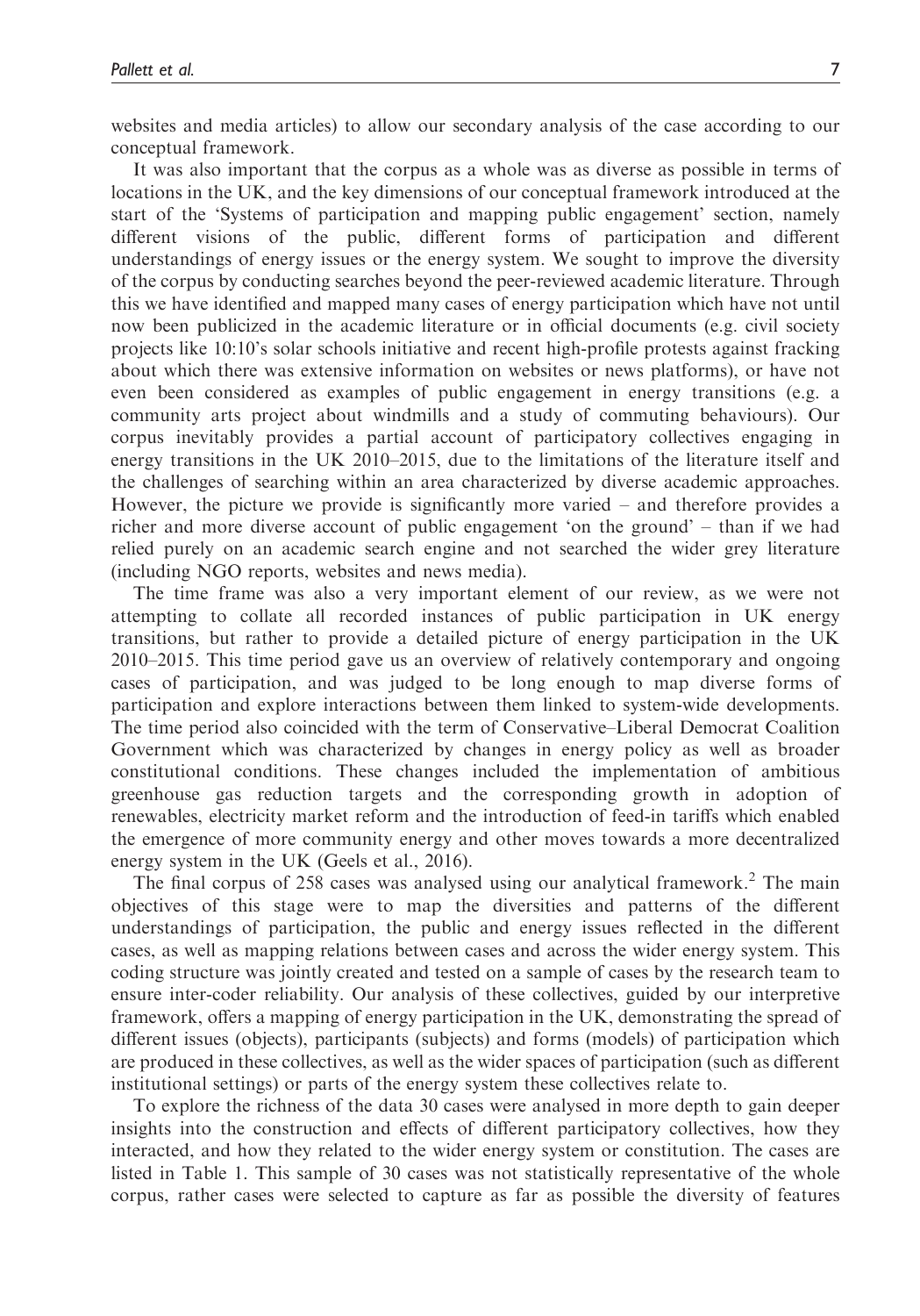| In-depth case of energy participation                                                             | Key source                     |
|---------------------------------------------------------------------------------------------------|--------------------------------|
| Case I: UKERC Transforming the UK Energy System national<br>citizen engagement process            | Parkhill et al. (2013)         |
| Case 2: Reclaim the power activist group                                                          | Reclaim the Power (2017)       |
| Case 3: DECC's Low Carbon Communities Challenge                                                   | <b>DECC (2012)</b>             |
| Case 4: BBSRC's Bioenergy Distributed Dialogue                                                    | <b>BBSRC (2013)</b>            |
| Case 5: UK Government public engagement with shale gas and oil                                    | <b>TNS-BMRB (2014)</b>         |
| Case 6: DECC's My2050 simulator and public dialogue                                               | OPM (2011)                     |
| Case 7: Wind farm protests in Nant Y Moch, Wales                                                  | Mason and Milbourne (2014)     |
| Case 8: Northern Ireland's first community energy collective                                      | NICE (2017)                    |
| Case 9: Tilting at windmills dance installation                                                   | Allen and Jones (2012)         |
| Case 10: Customer Led Network Revolution academic project                                         | Bulkeley et al. (2016)         |
| Case 11: DECC's public attitudes tracking                                                         | DECC (2015)                    |
| Case 12: Energy Babble academic project                                                           | Boucher et al. (2018)          |
| Case 13: RENERGY Living Labs academic project                                                     | Dvarioniene et al. (2015)      |
| Case 14: Experiences of fuel poverty academic study                                               | Middlemiss and Gillard (2015)  |
| Case 15: Energy Biographies                                                                       | Henwood et al. (2015)          |
| Case 16: Domestic laundry practices academic study                                                | Higginson et al. (2014)        |
| Case 17: Understanding Homeowners' Renovation Decisions                                           | Wilson et al. (2013)           |
| Case 18: The Brighton Energy Co-op                                                                | Hielscher (2012)               |
| Case 19: iconnect academic study into commuting behaviours                                        | Brand et al. (2014)            |
| Case 20: Drawing energy project at the Victoria & Albert Museum                                   | Bowden et al. (2015)           |
| Case 21: Demand Energy Equality group                                                             | Demand Energy Equality (2017)  |
| Case 22: Reporting of fracking in the UK press academic study                                     | Jaspal and Nerlich (2014)      |
| Case 23: Thermal comfort behaviours in UK office buildings<br>academic field study                | Liu et al. (2014)              |
| Case 24: Sentiment analysis of perceptions of the Big Six energy<br>companies by Talkwalker       | Beckman (2015)                 |
| Case 25: Back Balcombe campaign                                                                   | 10:10(2017)                    |
| Case 26: UK residents' responses to high voltage power lines<br>academic study                    | Devine-Wright and Batel (2013) |
| Case 27: Smart Meters, Smart People field study in Northern<br>Ireland                            | Liddell (2012)                 |
| Case 28: Imaginations of low carbon rural futures in English<br>villages academic study           | Phillips and Dickie (2014)     |
| Case 29: Community food waste energy production projects in<br>Sheffield and Devon academic study | Alexander and Reno (2014)      |
| Case 30: Londoners on Bikes                                                                       | Aldred (2013)                  |

Table 1. List of 30 in-depth cases of energy participation with key sources.

BBSRC: Biotechnology and Biological Sciences Research Council; DECC: Department for Energy and Climate Change; NICE: Northern Ireland Community Energy; OPM: Office for Public Management; TNS-BMRB: Taylor Nelson Sofres - British Market Research Bureau; UKERC: UK Energy Research Centre.

identified in the first round of analysis – namely to reflect diverse forms of participation, participants and framings of the issue or object – as well as to ensure geographical coverage across the four nations of the United Kingdom. To aid understanding of the broader UK energy system and prominent institutional drivers influencing energy participation, the sample included participatory collectives which were judged to have received a high level of publicity or which appeared to have been important in shaping energy policy, for example including several public dialogue processes orchestrated by the Department for Energy and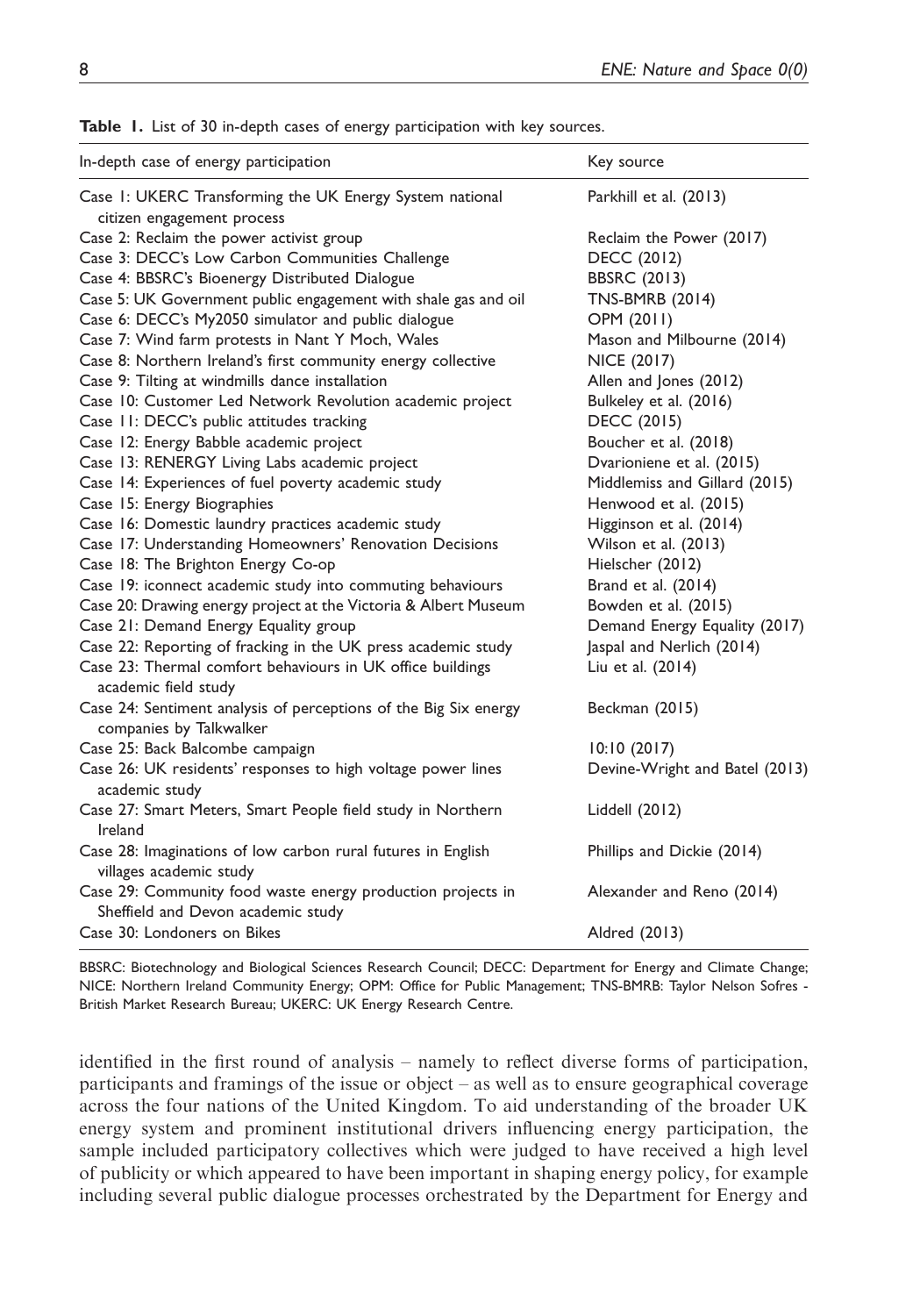Climate Change. Some of the cases in the sample also reflected what appeared to be emerging trends in the whole corpus, such as growing interest in fracking or smart technologies, or the adoption of new methods of participation such as 'living labs' or 'sentiment mapping'.

One clear challenge faced in this study and the mapping method developed are the timings of the empirical findings. While the approach has the advantage of looking back in time through documentary evidence, it is less good at tracing ongoing emergence. Once completed, our mapping findings were shared with policy, private sector and civil society stakeholders through policy reports, briefings (see Chilvers et al., 2017; Pallett et al., 2017) and presentations, yet the evidence did not reflect the new cases of energy participation continually emerging after that point in time. A significant amount of labour and time is required to carry out the searches and analysis so it would be a big investment to carry out the method on an ongoing basis, as it currently stands. However, the value of the method is not just in providing a 'real-time' snap shot of public participation in and around the UK energy system, but also in identifying broader trends and stabilities around the UK energy system which are likely to be more enduring and therefore still have relevance outside of the time period of the study. Another potential limitation of the method is the very broad definition of participation adopted, which could be used to imply that almost any practice constitutes participation in the energy system. However, we argue that this breadth of definition is necessary to challenge the narrowness of earlier conceptions. Finally, it should be noted that the systematic mapping method presented in this paper can only reflect and include cases that have been documented and publicized in some way (in this case via online search engines). As with any map, the findings are therefore partial, provisional and uncertain, not least with respect to the multiplicity of cases of energy public engagement that remained de-publicized or undocumented in any way.

# What – Issues of energy public engagement

# Objects of participation

Figure 1 shows the main issues which formed the objects of the participatory collectives in our full corpus of cases. The figure should not be read as revealing the most important public



Figure 1. Main issues covered by cases in systematic review corpus. CCS: Carbon Capture and Storage.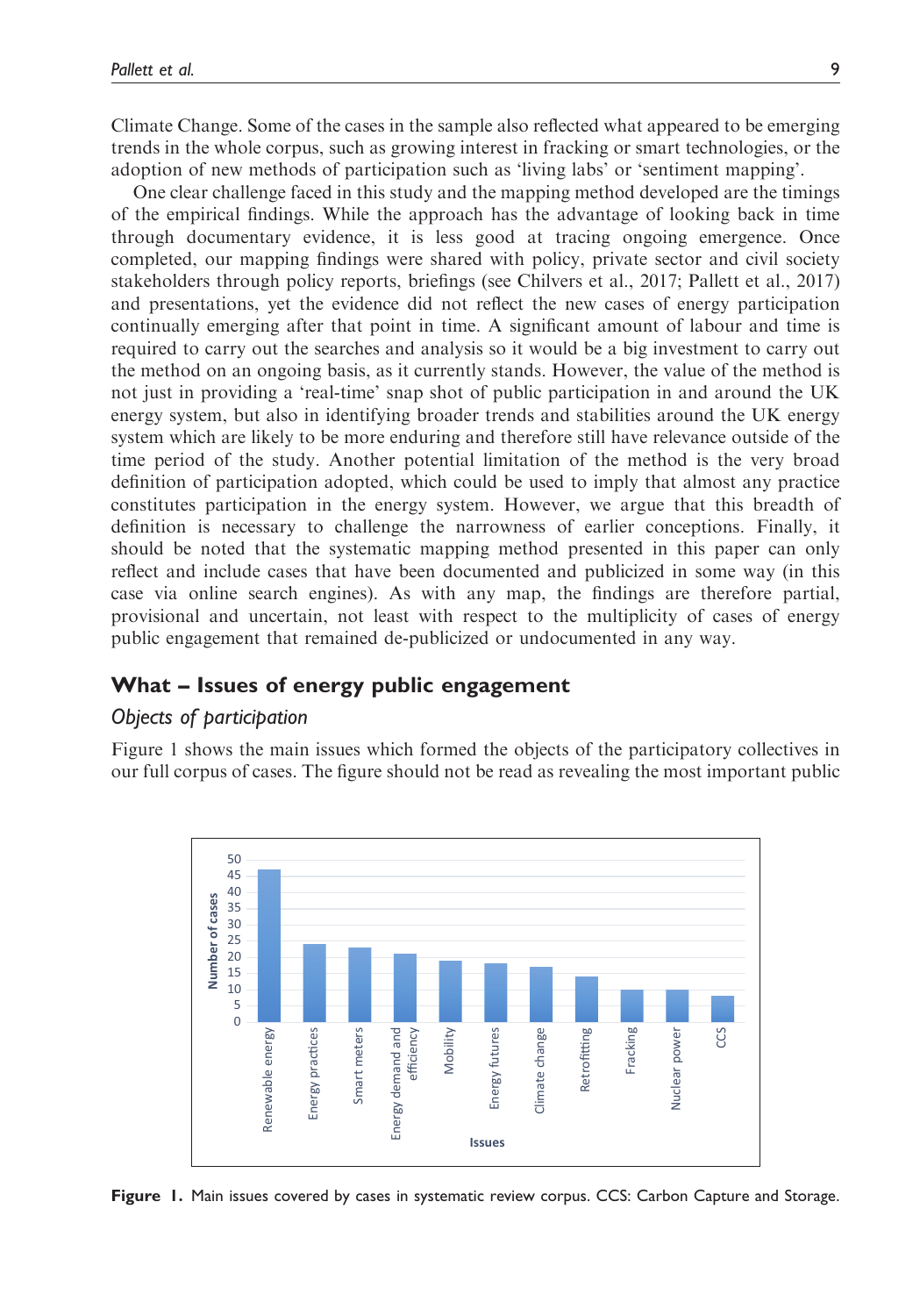energy issues in the UK (such as renewable energy or energy practices), rather it indicates the relative sizes of the 'issue spaces' (Chilvers and Kearnes, 2016). Issues around which we mapped a larger number of instances of participation, also tended to include a greater range of forms of participation. We can see from this a general trend emerging of energy objects which publics are more likely to encounter through their everyday lives being the objects of a greater number of collectives, whereas apparently distant objects such as CCS, fracking and nuclear power are related to a smaller number of collectives. This is not to say that these latter objects are less important – fracking and nuclear in particular have been the focus of some of the most high-profile cases of public engagement during the period of study. However, it does challenge the conventional focus of formal invited public engagement processes on controversial new technologies, over the more mundane objects around which people are more accustomed to engaging with in everyday life.

In many of the cases we identified and studied participation was not just confined to debating issues, but also often involved material commitments. For example, in some instances of activism like the 'Reclaim the power' anti-fossil fuel group (case 2), publics were involved in direct actions to shut down existing infrastructures or to prevent the development of new infrastructures around energy. In the case of community energy projects (such as cases 3, 8 and 18) publics were involved in installing renewable energy supply or energy saving technologies like smart meters. Academic studies of social practices in the home, such as the Customer Led Network Revolution (case 10) demonstrated the complex ways in which people participated in energy transitions through mundane technologies in the home such as in home energy displays, washing machines or microrenewables. In other cases, such as the speculative design project Energy Babble (case 12), or the maker group Demand Energy Equality (case 21), publics have been involved in creating new technologies which aim to disrupt and shift ideas about and practices around energy.

#### Framing

Participation organized by central Government or by businesses tended to be the most tightly framed. For example, the public attitudes tracking carried out by the Department for Energy and Climate Change (case 11) had a relatively narrow focus on the acceptability of different energy technologies to the participants, and its format provided few opportunities for participants to offer alternative framings of the issue. These more rigid framings can be seen in part as a pragmatic response to the pressures of policy-making processes, where there is often a clear decision that participatory collectives feed into, limiting the relevance of discussions which go beyond the initial framing and are thus deemed 'out of scope'.

There are also less tangible reasons for these patterns of institutional closure. Previous research has shown that framings of environmental problems can be very enduring and difficult to shift, even in response to new evidence and ideas. There is evidence that these framings can become institutionalized through organizational routines, ways of thinking and dominant imaginaries, such as narratives about the centrality of science and technology in achieving progress (Stirling, 2008). For example, in a nationwide academic survey and deliberative dialogue about the futures of the energy system (case 1), reporting suggests that researchers were limited to an extent in the way they could frame energy policy issues within their public workshops, due to the need for the dialogue process to speak directly to the concerns and problem definitions of policy and decision-makers in these dominant institutions. In a contrasting case, the 'Londoners on Bikes' activist movement and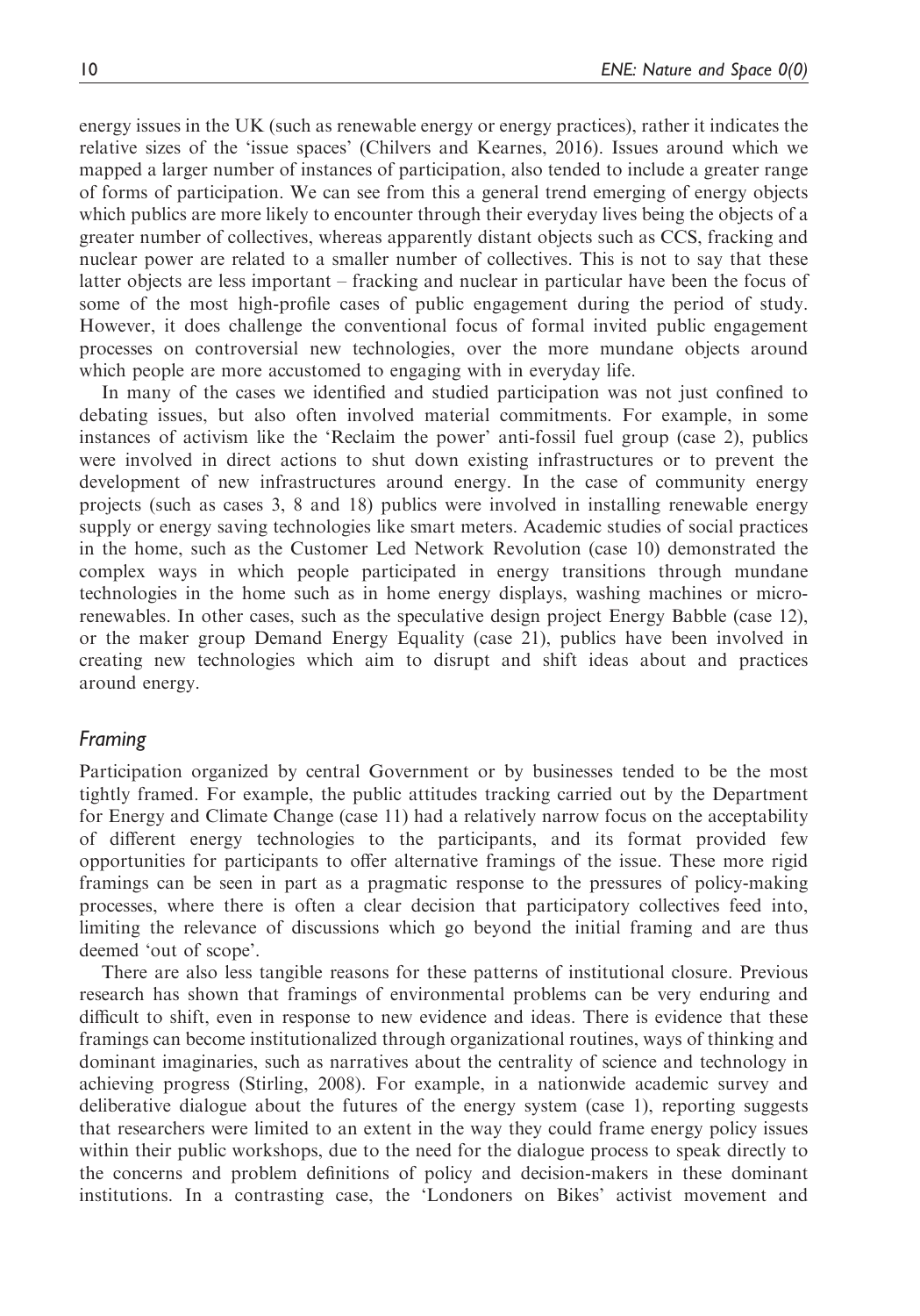popular campaign (case 30) was targeted very specifically at getting London mayoral candidates to lay out their policies for supporting cyclists, so did not explore alternative framings or understandings of the issue. In Aldred's (2013) account of the campaign she reflects that this narrow focus helped the collective to achieve relatively quick and clear influence.

In many of the cases studied there were concerted attempts by participants to open out or challenge dominant framings of energy issues. Such resistance can be seen in cases of Government-sponsored public dialogue (cases 3–6) which tend to be strongly framed by Government priorities – and therefore dominant framings of energy issues – in order to feed directly into policy-making processes. For example, in case 6 participants used a 'pathways calculator' to create their own pathways for achieving the 2050 greenhouse gas reduction targets, some participants resisted this framing by objecting to some of the inbuilt assumptions of the pathways calculator, rejecting the Government's set target, or arguing that setting targets was not a useful course of action (Ipsos Mori, 2011).

It was often activist publics who most explicitly sought to open out and challenge framings of energy issues. For example, anti-fracking protesters in Balcombe in Sussex (case 25) who were often presented as reflecting narrow concerns relating to the human health and safety implications of fracking, actually articulated concerns about the direction of current energy transitions and setting out alternative energy futures, which subsequently the community tried to realize through its proposal to develop community solar energy. Academic orchestrated collectives also provide examples of explicit reframing of energy problems, often resulting from careful reflection. For example, a psychology project on homeowners' renovation decisions (case 17) deliberately looked at non-energy-related household renovations in order to better understand people's reasons for adopting energy-related retrofits, and to highlight the narrow focus of other studies in this area, as well as the assumptions made in Government policy.

It is a general pattern in our mapping that instances of participation orchestrated by civil society or by academics were relatively freed from institutional framings and constraints, but also tended to be much more distanced from important decisions about the energy system. For example, case 2 is a collective of activists loosely united by their opposition to fossil fuels, but also concerned with a number of other energy justice issues including fuel poverty, social inequality and the promotion of renewable energy. In the 'Tilting at Windmills' contemporary dance/film project (case 9) the researcher and performance artist reflected that her intention was that her encounters with participants on her walk would be

entirely open with no set script or questions, I would not go out of my way to facilitate meetings, necessarily talk to everyone I met, or record everyone I talked to. I would be directed by the rhythms that emerged in process. (Allen and Jones, 2012: 214)

### Futures

The different cases in our mapping also articulated different visions of energy futures. For example, in the Balcombe anti-fracking campaign (case 25), the contrasts drawn by activists, NGOs and members of the community between the proposed fracking development in the village and the community solar farm which the group tried to develop highlight the very different futures and forms of social organization which would be enabled by these different technologies: with fracking implying to participants in this collective the centralized autocratic governance of the energy supply, whereas the solar farm was seen as enabling a more distributed energy supply which gives communities more autonomy as well as social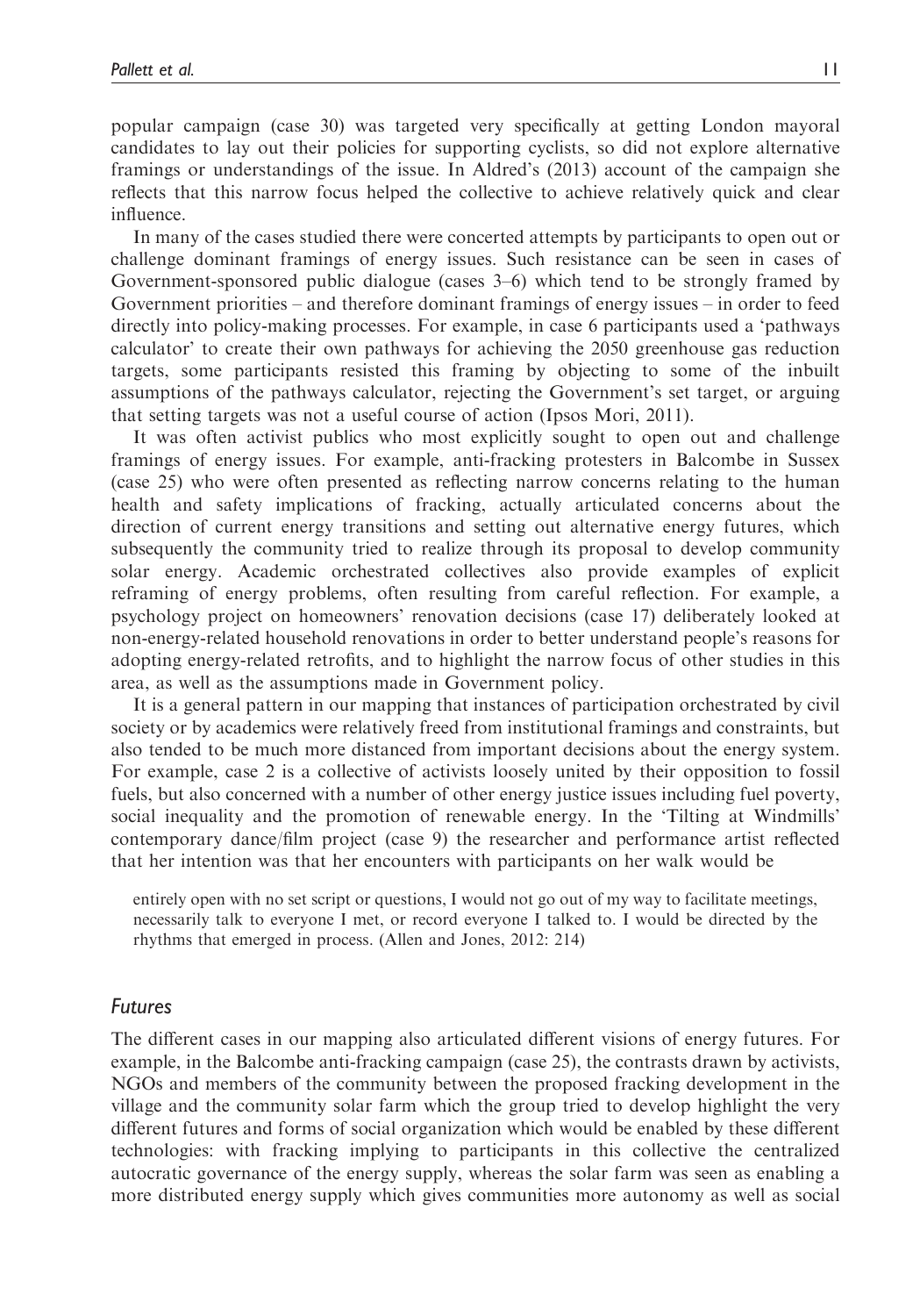and financial benefits. Some of the cases specifically explored energy futures, with 18 cases from our whole corpus being primarily concerned with energy futures. For example, a study of imaginations of low carbon futures in English villages (case 28) used future scenario methods to identify participant narratives of the energy futures of English rural areas; however, the majority of participants actually expressed narratives of stasis or nontransition. DECC's 2050 public dialogue (case 6) was about exploring different pathways for reaching a clear vision of the UK's energy future – one where the Government targets to reduce greenhouse gas emissions by 80% by 2050 are met (Sciencewise, n.d.).

In some cases visions of energy futures were more implicit or emergent. For example, the activists in case 2 implicitly set out an alternative low carbon vision of UK energy futures, relating both to the technical organization of the energy system, but also connected to particular forms of social organization, such as public power over energy supply. During the course of the Customer Led Network Revolution project (case 10) which investigated the relationship between new micro-generation technologies such as solar panels and smart meters it became clear that future practices-that-use-energy would need to be reconfigured in response to the different temporal and spatial patterns of renewable energy supply (Bulkeley et al., 2016). While some participatory collectives are deliberately future oriented, all collectives of participation in our mapping are doing futures in some way by expressing how the world ought to be. Mapping approaches such as that developed in this paper can therefore help reveal diversities of visions and futures that might otherwise go unrecognized or unacknowledged.

# How – Models of energy public engagement

# Dominant forms of participation

The second key dimension of energy participation which we were concerned with in our mapping was the question of how publics participate and the ways in which collective participatory practices become organized, formatted and configured. Figure 2 shows the most commonly produced forms of participation which emerge from our whole corpus. Our mapping shows that there are particular formats of participatory practice in the energy system which are much more strongly represented than others, in particular surveys, deliberative workshops and consultations. These are often linked to dominant institutions and assumptions about how people should participate.

Technologies of elicitation (cf. Lezaun and Soneryd, 2007) such as surveys, deliberative workshops and consultations which are the most prevalent models of participation in Government and other formal institutions, together account for more than a third of the whole corpus. Public opinion surveys are strongly favoured by Government departments and agencies, as well as businesses and media outlets, like DECC's public attitudes tracking. Surveys are presented as gaining a representative sample of the public, as well as being cheap to run and easy to repeat and alter to reflect new developments. More recently, especially since the creation of the Government's public dialogue programme Sciencewise in 2004, governing bodies have also begun to adopt deliberative workshops as a prominent mode of participation around energy and other issues. For example, the BBSRC's Bioenergy Distributed Dialogue (case 4), the Office of Unconventional Gas and Oil's public engagement with shale gas and oil (case 5) and DECC's 2050 public dialogue (case 6) all reproduced a deliberative workshop model orchestrated by Government or Government agencies, bringing together a small group of citizens with experts and expert information, to deliberate key policy issues over one or two days (see also Chilvers, 2013; Pallett and Chilvers, 2013). This model of participatory practice, influenced by approaches from market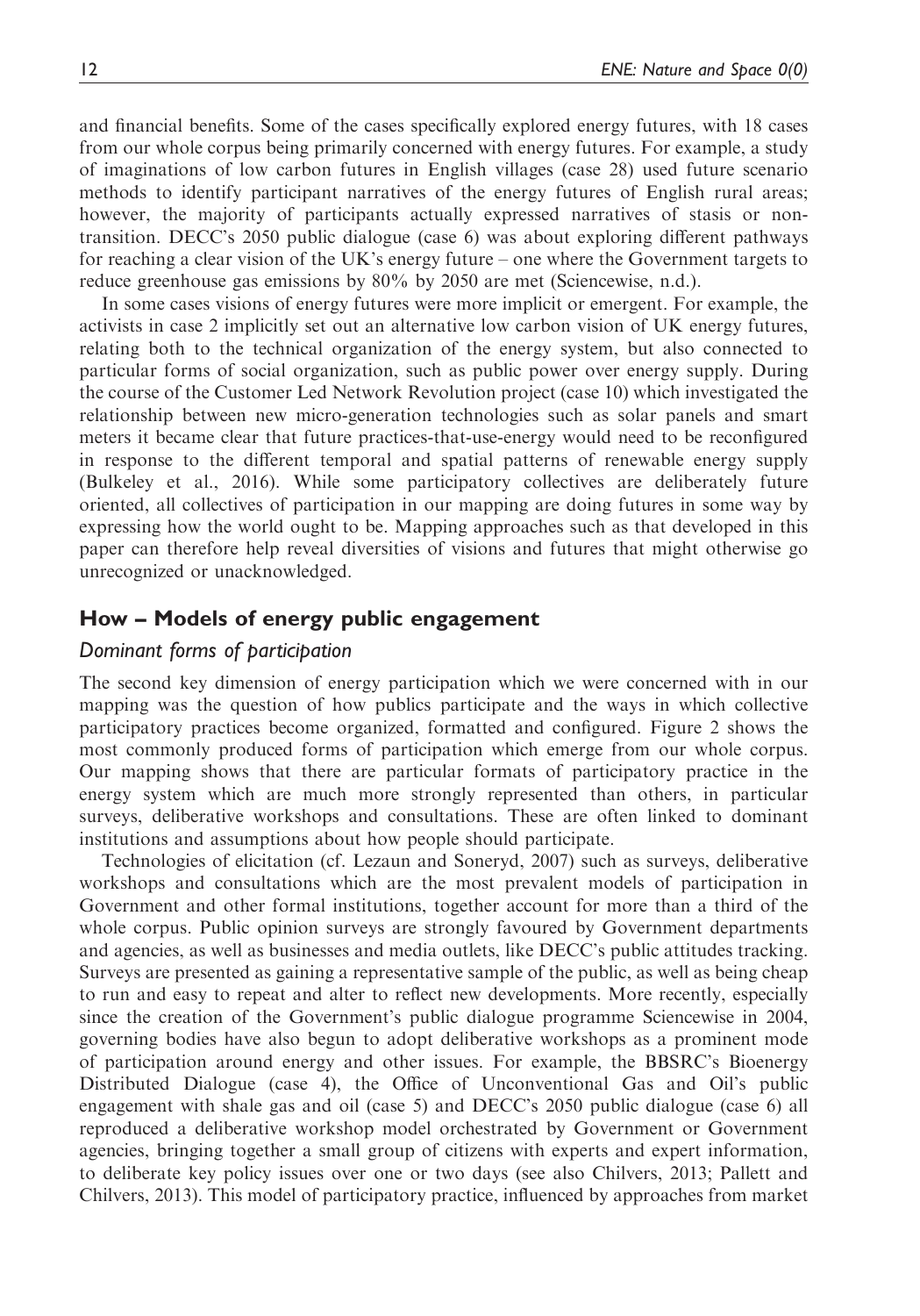

Figure 2. Models of participation adopted in cases in systematic review corpus.

research, is seen as giving decision-makers a more in-depth understanding of public responses to energy issues, as well as giving participants more time and opportunity to develop their views on the given issue. Deliberative workshops are also commonly used in academic studies for the same reason, especially where the orchestrators hope to directly influence policy processes, such as in case 1.

Everyday behaviours and behaviour change are modes of participation which together account for 35 of the cases in our whole corpus. Furthermore, these are prominent ways of thinking about public participation in Government and beyond which have clear implications for other collectives, for example overflowing into community energy, communication or education projects. The focus on behaviour can sometimes narrow accounts of participation as it encourages an emphasis on the levers and attitudes driving behaviour without necessarily considering broader social practices and material elements underlying the behaviour. For example, the iconnect study of commuting behaviours (case 19) conducted longitudinal research with a cohort of participants to ascertain whether improved walking and cycling infrastructures had affected their commuting behaviours (Brand et al., 2014). However, the study did not consider what other changes might have occurred in participants lives or in the cities they lived and worked in which might also have contributed to shifting practices, or locking certain behaviours in place.

Another clearly dominant form of energy participation in this time period was through media engagement, either through reading newspapers and watching television or through more active discussions on social media. However, these cases are not well accounted for in our mapping, with only one clear case analysing media reporting (case 22) and a handful of social media participation cases (e.g. case 24) included. According to media theory even engagements with media which could at first seem quite passive, such as reading a newspaper, can be understood as instances of participation because there is a tacit interaction between media outlets and their readerships or viewers with capacities for mutual rather than just one-way influence (e.g. Livingstone and Lunt, 1994). However, this is often talked about using very different language within media studies or has not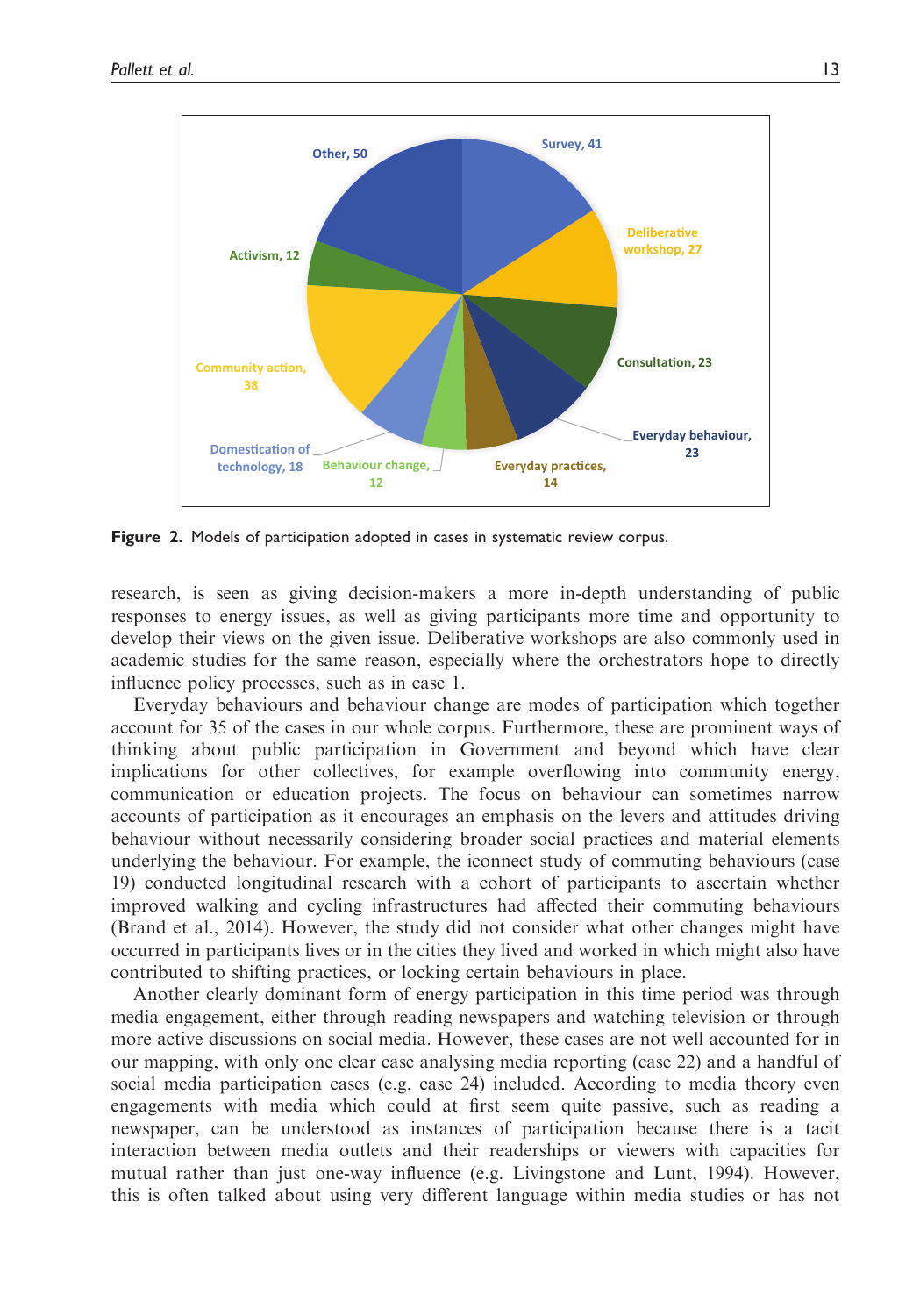been explicitly framed as a form of participation, so few cases were picked up in our searches. The small number of cases we found including public participation through market mechanisms seems to represent a similar oversight.

There are however also strong patterns of participation which occur outside of formal governing institutions. For example, activist collectives like 'Reclaim the power' (case 2), campaigners against the Central Sheffield energy-from-waste scheme (case29) and 'Londoners on Bikes' (case 30) adopted a set of closely associated methods and practices including direct action focused on significant pieces of material energy infrastructure, such as power stations or roads, as well as how they organize their meetings around deliberation and consensus decision-making, and use social media to co-ordinate their campaigns and actions.

Community action emerges as a very commonly adopted mode of energy participation from our corpus, and one which straddles the domains of government, academia, civil society and business, particularly related to community energy projects which often include actors from all of these domains. Community energy groups in the UK are wellnetworked with one another, providing advice and support (Hargreaves et al., 2013), so it is of little surprise that they take a range of recognizable forms, such as charitable incorporated organizations, charitable social enterprises or limited companies with social purposes (Seyfang et al., 2013). For example, Northern Ireland's first community energy group (case 8) and the Brighton Energy Co-op (case 18) both adopted a common energy cooperative structure and also related to their broader communities in similar ways, through crowd-funding or community share offers.

#### Emergent forms of participation

Our mapping also points to new and emerging modes of participation around energy. In some cases, these new forms build on existing modes of participation, for example the Bioenergy Distributed Dialogue (case 4) tried to develop new ways of carrying out public dialogues, which would allow them to continue for a longer period of time and to iteratively shape and respond to developments in the relevant policy area – in this case the development of bioenergy research within the BBSRC. Other modes of participation have been emerging for some time, such as the arena of community energy described above, or the increasing focus in academic research on practices, often in the home, such as the Customer Led Network Revolution (case 10), the experiences of fuel poverty study (case 14), the Energy Biographies project (case 15), the study of laundry practices (case 16) and the 'Smart meters, smart people' report on marginalized households in Northern Ireland (case 27). This focus on social practices aims to go beyond dominant behaviour change understandings and models of participation, to recognize the complexity and situated nature of energy demand.

New modes of participation are also emerging from developments in technology, such as the emerging possibilities for conducting co-design and speculative design processes, particularly coming out of arts and design schools like Goldsmiths University of London and the Royal College of Art, such as the Energy Babble project (case 12) and the Drawing energy project (case 19). Academics and businesses are also starting to exploit the possibilities of engaging publics through social media, for example with the development of the approach of sentiment mapping which scans interactions on social media platforms and web forums for emotional responses to particular energy issues, such as the company Talkwalker's sentiment analysis of perceptions of the Big Six energy companies (case 24).

Our more in-depth case study analysis complicates this picture of dominant and emerging participatory practices by revealing the existence of multiple forms of participation within any given collective. On a very simple level, surveys – a mode of participation in itself – have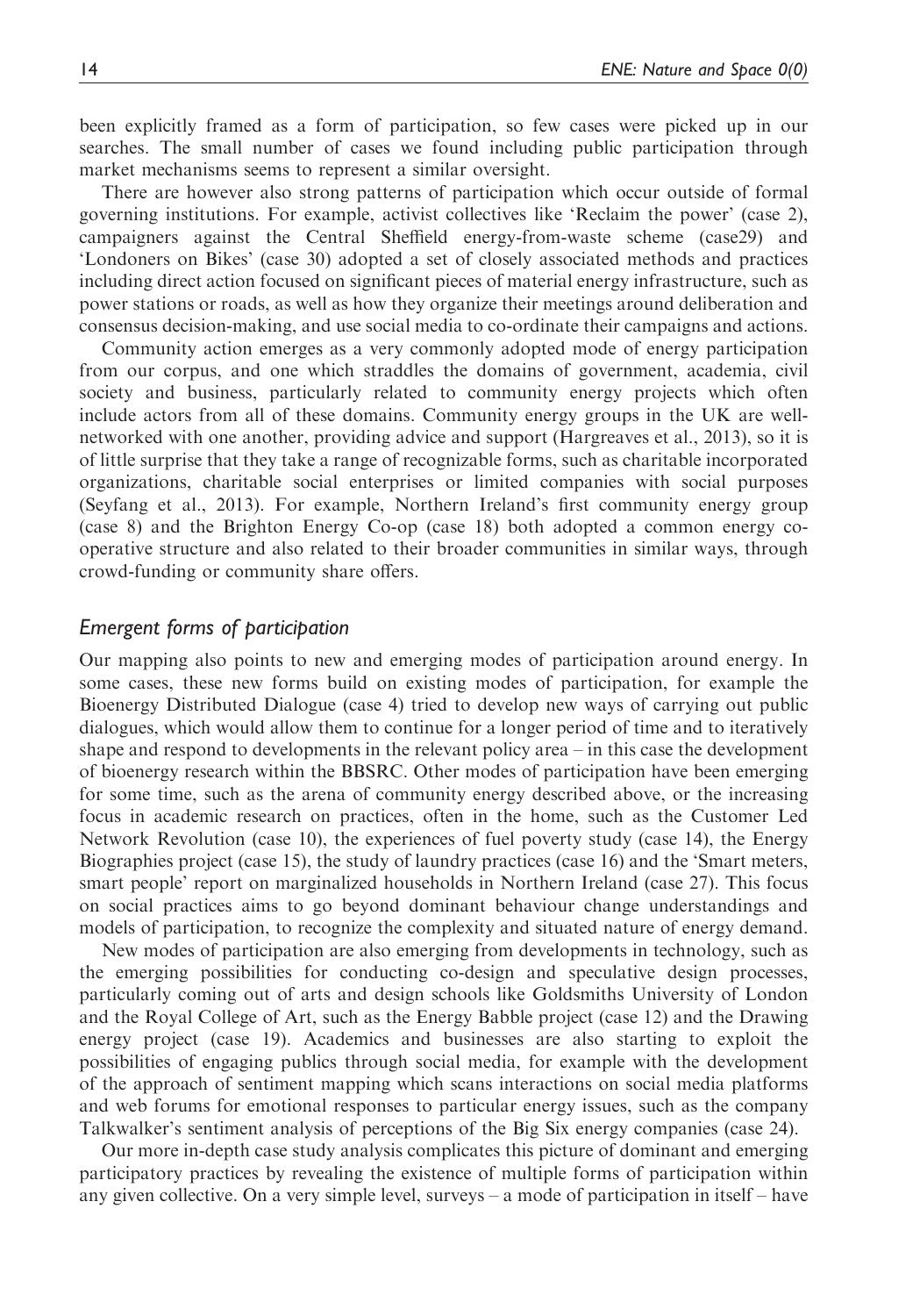also been used by academics in a number of cases to gain insights into other modes of participation, particularly behaviours and practices, including in a study of thermal comfort behaviours in UK office buildings (case 23), the RELU-funded exploration of low carbon rural futures in English villages (case 28), the iconnect study into commuting behaviours (case 19) and the UKERC-funded project on homeowners' renovation decisions (case 17). There are also collectives where their modes of participation are understood differently by different actors, so for example, while DECC's Low Carbon Communities Challenge (case 3) was understood by most of its participants and by many of the facilitators involved as a process organized around community action, it was treated within DECC primarily as a behaviour change project. The Customer Led Network Revolution (case 10) was also understood as a behaviour change project by many of the companies funding the study, and by the engineers and economists involved in carrying out the study; however, a small but significant subset of this work was carried out by qualitative researchers emphasizing the role of everyday social practices (Bulkeley et al., 2016).

There are also many cases we analysed which actively adopted multiple modes of participation. For example DECC's 2050 public dialogue (case 6) primarily used deliberative workshops but it also employed an interactive game which was used within the workshops but also open to other participants, and there was also a further part of the collective where the organizers tried to empower young activists through involving them in a DECC youth panel focussed on the 2050 targets. Many activist collectives also included other modes of participation, for example the Demand Energy Equality group (case 21) used activist and campaigning methods, but also aimed to communicate its message to a broader public, and also to educate participants through reskilling workshops. The Back Balcombe campaign group (case 25) began as a protest against fracking, but over time evolved into a process of community action involving further modes of participation such as crowdfunding and a co-operative structure. The wind farm protests in Nant Y Moch (case 7) also illustrate how forms of activism themselves often emerge around more formal structures of participation, like the planning system, especially where particular groups feel that they or their arguments are being excluded and ignored.

# Who – Subjects of energy public engagement

Across our whole corpus a wide variety of different versions of the public were produced through the participatory collectives. Figure 3 illustrates key categories of the different constructions of publics in relation to energy that were produced across the whole corpus.

# Legitimate publics

While our mapping illustrates the diversity of kinds of publics participating in the UK energy system, there are visions of publics which are particularly enduring and influential in shaping accounts of energy participation. The attempt to represent an aggregate population by selecting a subset of participants, which are statistically representative of a larger population according to a set of demographic characteristics, was common to many of the cases. For example, the UKERC national citizen engagement process (case 1), DECC's public attitudes tracking (case 11) and the homeowners' renovation decisions project (case 17) all produce this vision of an aggregate population. Furthermore, the strength of this vision is evident in criticisms of the Bioenergy Distributed Dialogue (case 4) for example, where the official BBSRC response report dismissed some of the findings of the dialogue on the basis that the participants were not a representative cross-section of the population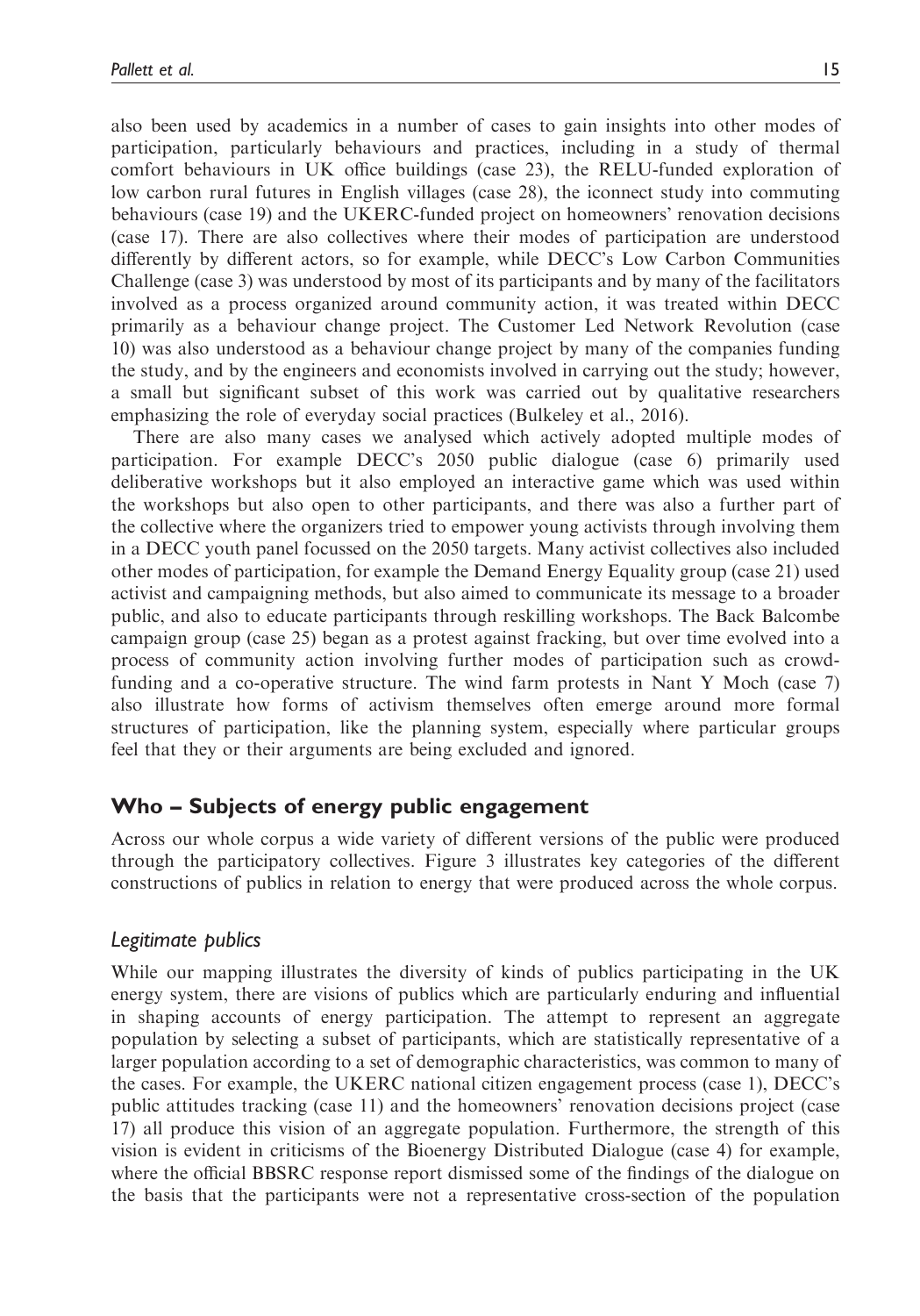

Figure 3. Kinds of publics produced through cases in systematic review corpus.

(BBSRC, 2014). Thus, despite widespread academic criticisms of the notion that representative samples of a population provide a singular 'true' account of public perspectives (cf. Law, 2009; Mohr and Raman, 2012), the vision of an aggregate population has become an important way to legitimate particular participatory collectives, and to delegitimize others, potentially foreclosing and excluding other visions of publics in the energy system.

Our mapping suggests that certain dominant visions of publics have the potential to exclude or overshadow alternatives. For example, the vision of publics as consumers potentially limits the range of ways a person can legitimately participate around the energy system, giving primacy to direct engagements with the market over broader social practices or more political forms of engagement with energy. Similarly, the vision of publics as householders, which is particularly reflected in academic work aiming to understand social practices related to energy – such as the Customer Led Network Revolution (case 10), the experiences of fuel study poverty (case 14) and the Energy Biographies project (case 15) – potentially overlooks people's engagements with energy in other parts of their lives as well as more overtly political engagements with the energy system. Finally, the construction of participants in several of the collectives as affected or unaffected publics and communities is linked to a vision of energy issues as being primarily about public acceptability of new technologies and infrastructures. This vision was produced through the UK Government's public engagement with shale gas and oil, an academic study on UK residents' responses to high voltage power lines (case 26) and the community food waste energy production schemes (case 29), often resulting in more complex participant responses and sentiments such as concerns with the directionality of the UK's energy transition or different underlying relationships to local landscapes being ignored or deemed as irrelevant.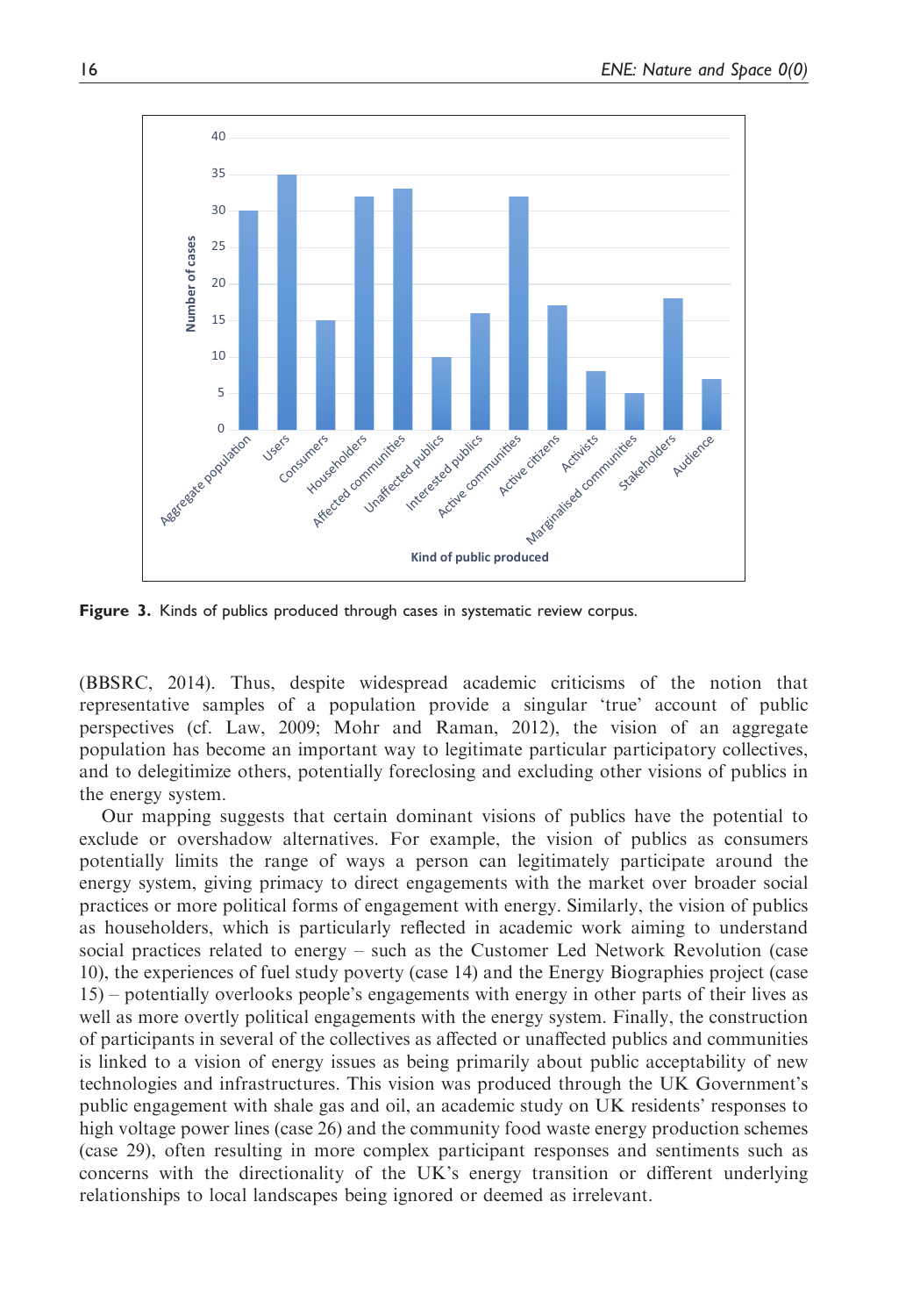The strength of visions of participants as active citizens or active communities amongst the cases in our corpus seems to challenge some of these more conventionally dominant visions of energy publics however, emphasizing the political activism of publics – for example cases 2 and 25 – and the ability of communities to take elements of energy transitions into their own hands through community energy projects – such as cases 3, 8, 12 and 18. This emphasis on the agency of participants appears to be a particular feature of public participation around energy, which contrasts with accounts of participation in other domains, such as biosciences or emerging technologies where dominant visions of participants have been characterized as 'innocent citizens' with little active knowledge or interest in the issues under discussion (Irwin, 2001). However, visions of active citizens and communities still hold the potential to obscure and exclude. For example, the evaluation report on case 3 the Low Carbon Communities Challenge (Dialogue by Design 2011) reflects that in many of the 'communities' involved in the programme it was a relatively small set of individuals who came to represent and act on behalf of the community sometimes leading to disputes with the broader community later on.

Accounts of active citizens and communities have also been shaped by a broader imaginary of the public as a threat, which has been described by Welsh and Wynne (2013) in terms of broader trends in visions of the public within and around the UK Government. For example, protesters in Reclaim the power's (case 2) direct actions on power stations in 2012 and 2013 were presented in some parts of the media and by the energy company EDF as a threat to property. This resulted in harsh treatment of the participants by the police as well as them being formally charged with criminal damage, though the charge was later reduced to aggravated trespass (Finchett-Maddock, 2013).

#### Publics producing publics

Within many of the participatory collectives analysed, visions of other publics and collectives emerged and were produced (cf. Michael, 2009). For example, the Demand Energy Equality group (case 21) sought to educate a broader population through their work, largely envisaging these people as ignorant or innocent citizens. An academic study of reporting of fracking in the UK press (case 22) demonstrates that newspaper reporting not only produced negative visions of active fracking protesters, but also continually framed the general public as a potential barrier to the quick development of fracking, which were produced in some parts of the media coverage around the issue. The orchestrators of the Londoners on bikes campaign (case 30) put a lot of thought into defining the identity of the collective and the kinds of members it sought, in recognition of stigma and apparent exclusivity of cycling identities. For example, though the collective appealed directly to cyclists, the decision was made to avoid using the term 'cyclist' instead appealing to the broader identity of people on bikes (Aldred, 2013). This avoided stereotypes of lycra-clad cyclists who skipped red lights, or people who only cycled for leisure.

Our mapping also reveals many examples where participants have actively challenged and in some cases shifted visions of themselves. For example, there is evidence that participants in the UK Government's public engagement with shale gas and oil process (case 5) tried to challenge the portrayal of them as ignorant of the issues through the way information about fracking was presented to them in the workshops. The participants opened up this discussion to broader energy issues and questioned the information presented to them, though were ultimately constrained by the procedural format of the collective. The evaluation report on the dialogue notes that 'there was less focus on empowering participants and giving them the time and space to set their own agenda' (Icaro, 2014: 31). Activists involved in protesting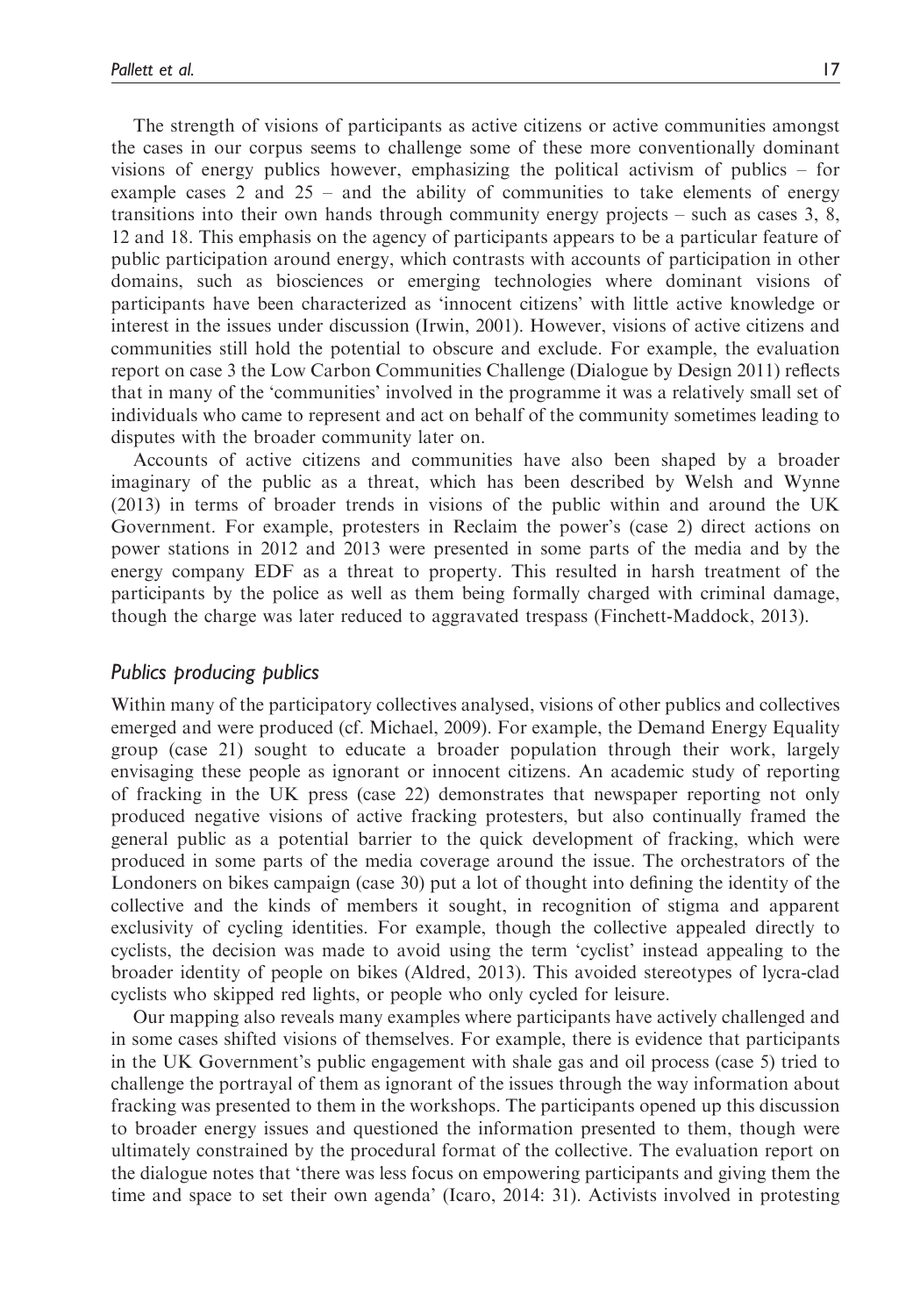against the wind farms in Nant y Moch (case 7) similarly challenged the official portrayal of them as irrational and ignorant, while also rejecting the model of community participation assumed in the idea of 'community benefits'. In their analysis of the controversy Mason and Milbourne (2014) note that 'the notion of community benefits is  $[\ldots]$  suspect because it is limited to financial valuation of landscape and is often considered as compensation or even a bribe' (10). While the Customer Led Network Revolution (case 10) could be considered as promoting a vision of the public as only customers or consumers, the small group of social scientists involved in the study (Bulkeley et al., 2016), as well as the inputs of the participants helped to demonstrate their broader role in engaging with the energy system through multiple social practices. Visions and constructions of the public are multiple and contested, but some become more durable than others – not only though deep-seated institutional framings and policy syndromes, but by multiple publics performing publics themselves.

# Discussion and conclusion

The findings of our mapping problematize the distinction which is often drawn in accounts of public participation, between invited and uninvited forms of participation (Leach et al., 2005). While the adoption of these two terms has been useful to an extent in reflecting the often very different characters of instances of public participation formally orchestrated by governing institutions and participation occurring outside of or even in opposition to these institutions, they do not do justice to the full range of modes of participation identified in our mapping and make normative assumptions about the ways in which these different forms of participation are orchestrated and shaped. While it is often easiest to identify the actors, interests and ideas orchestrating participation in the government domain, it is also possible to trace the orchestration of other forms of participation, such as the clear patterning of activist participation and community energy groups found across the mapping (cf. Chilvers and Longhurst, 2016).

All forms of participation – whether invited or uninvited, insider or outsider – are always orchestrated and framed in powerful and highly partial ways, and are thus subject to exclusions (Braun and Schultz, 2010; Irwin, 2001; Wynne, 2006). We argue that these partialities, normativities and contingencies cannot be eliminated and should rather be more openly acknowledged and become part of how instances of participation are communicated, publicized and valued (cf. Chilvers and Kearnes, 2016). The evidence from our mapping about the 'what' of energy participation indicates that the propensity for participatory collectives to open up framings of the objects of energy-related participation is greater in more distributed or decentred sites and lessens with closer proximity to centres of power and decision-making. While there are significant exceptions, it is important to acknowledge this patterning when attempting to think systemically about energy participation and the objects, visions, pathways and trajectories of energy system change. In many of our 30 in-depth case studies, participatory collectives such as activist groups framed energy issues in ways that seem quite narrow at face value but which can be interpreted as speaking to a much broader set of issues and societal concerns at a systemic level.

Our mapping has identified dominant models of participation, such as surveys and deliberative processes, which are associated with established methods and technologies of participation, each of which circulate in wider spaces of standardization to be applied beyond energy issues and energy systems (cf. Lezaun and Soneryd, 2007). Relatedly there are certain publics, such as aggregate populations and consumers, who are being taken more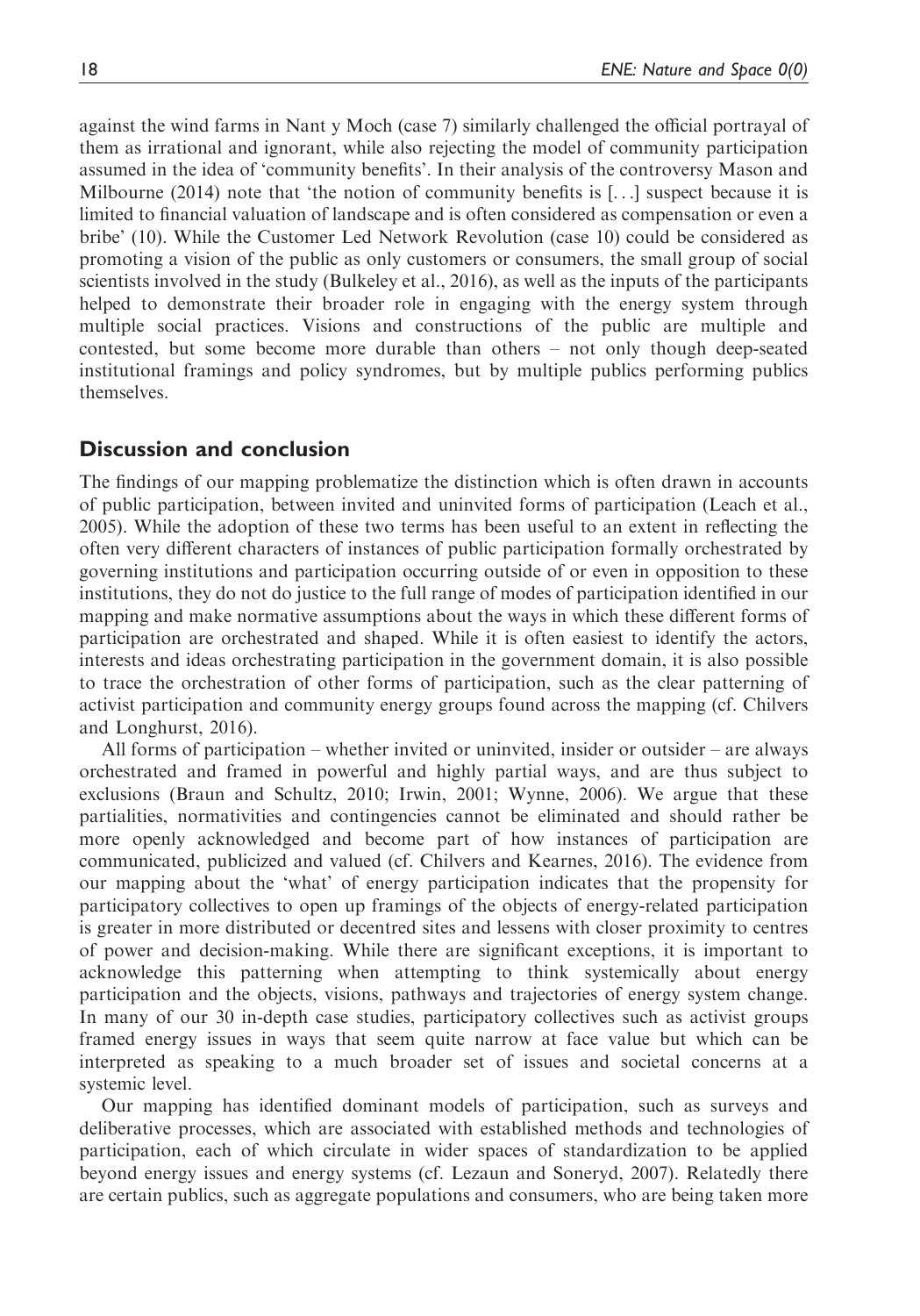seriously and being given more opportunities to shape the low carbon energy transition (cf. Irwin, 2001). Activists and other marginalized groups are excluded or ignored in a variety of ways (cf. Welsh and Wynne, 2013), and the diverse ways in which all publics are engaged in energy transitions through their everyday lives, as highlighted in many practice theory studies, are also often overlooked.

While there is a long-standing concern in the participation literature about the more effective application of participatory methods and techniques (e.g. Rowe and Frewer, 2000), it is often the case that multiple models and philosophies of participation co-exist and affect each other at particular sites. Importantly, multiple theories of participation co-exist 'in the wild' (cf. Callon et al., 2009). The mapping also shows that publics imagine and bring into being other publics, by seeking to engage them and making claims about their views or about the 'general public' (Michael, 2009). This complexity and multiplicity in the production of energy publics and participation shows the danger of public engagement processes and accounts which claim to authoritatively fix and represent a public view on a particular topic; there will always be publics which push back against such claims and which refuse to accept that opportunities to participate are over (Felt and Fochler, 2010). Our analysis of the 'who' of energy participation includes several examples of the ways in which participatory collectives have challenged or contested assumptions of what or who counts as a legitimate participant and legitimate participation in the energy system, such as the actions of participants in the Governmentsponsored Shale gas deliberations.

The findings of this mapping also have implications for how the dynamics of the low carbon energy transition are understood, represented and governed. Our analysis shows that publics are already busy getting on with energy transitions and committing to new trajectories of change in diverse and distributed ways, through community energy projects, hackspaces and more. This shows the limitations of governing and understanding energy transitions with a top down emphasis on extracting public voices and opinions about the energy systems in order to inform centralized decisions, by highlighting other 'ways of seeing' and sensing potentially impactful public doings across energy systems (cf. Chilvers and Longhurst, 2016). Whether deliberately or more tacitly, cases of participation continually produce visions of future energy system change which often contrast to official and expert generated scenarios. It is important to note that these visions are not only technological or material in character but often have a sophisticated reading of the future social worlds that stand to be brought into being by energy transition pathways (cf. Pfister et al., 2017). This is an important feature of public participation in energy transitions and their reactions to proposed energy system changes that needs to be acknowledged.

Academic studies focused on understanding social practices or behaviours demonstrate a multiplicity or overflowing of energy-related issues and systems. In line with a more ecological reading of participation the challenge is to be open to how forms of energy participation are relationally connected to other (often seemingly 'non-energy') issues, practices and raise concerns about societal dimensions of energy transitions (like issues of equity and the desired direction of change) (cf. Butler et al., 2018). Attention to both the multiplicity and exclusions inherent to energy participation, which this mapping has illustrated, also strengthens calls to go beyond the acceptance/behaviour change binary which much policy action and academic work on energy participation reproduces (Owens and Driffill, 2008). To fully engage with existing and emergent public knowings and doings around the energy system, there is a need for approaches which can handle diversity and reflect inequalities in exposure and legitimacy.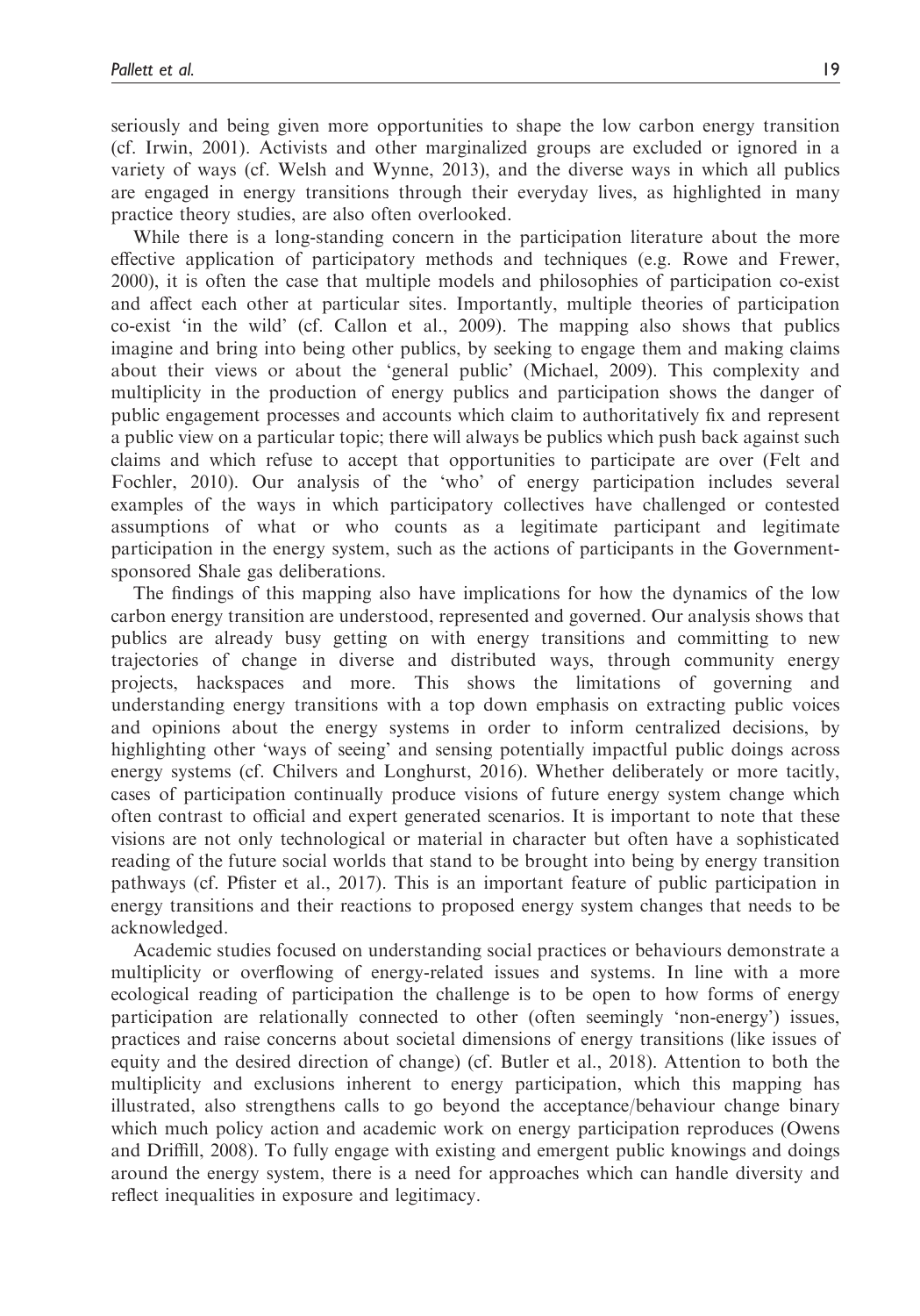The method for mapping energy participation we have proposed draws on and extends the well-established technique of a systematic review. In the context of mapping participation this approach sits in-between the emerging approaches of digital methods (e.g. Venturini, 2010) and multiple case studies (e.g. Eden, 2017), seeking to find a middle ground between the analytical and contextual depth of ethnographic approaches, and the breadth and ease of collecting and organizing of digital methods. We have found that there is a difficult trade-off between breadth and depth, and between creating a mapping which is both credible and useful to a broad range of actors, but also humbly recognizes and reflects its partialities and oversights.

Our methodology for mapping public participation has clear practical value for governance actors. It provides a tool to scan the horizon for relevant participation in relation to a given issue or system, enabling policy organizations to potentially anticipate controversies and challenges (e.g. fracking and emerging concerns about smart meters), to learn from existing examples of participation before initiating new ones, and to harness and support successful and constructive examples of participation (e.g. community energy and emerging hackspaces). This constructively advances an argument which has been building in the participation literature and amongst practitioners for some time about the need for governing institutions to more carefully listen to and be responsive to public voices rather than ritualistically carrying out invited public engagement processes as an end in themselves (Burall, 2018; Dobson, 2014; Pallett and Chilvers, 2013; Wynne, 2006). One consequence of this approach for government actors could be to productively redirect effort away from activities which are the current focus of public engagement work (which reproduce the acceptance/behaviour change binary discussed in the 'Introduction' section) towards considering how citizen-led energy participation like community energy or hackspaces can be further supported, or becoming aware of how current government policies have taken momentum away from such movements. It would also push governments to listen to and take seriously the perspectives and actions articulated in unofficial cases of participation such as protests or arts-based public engagement. Where more conventional opinion polls or deliberative workshops are orchestrated by government and practitioners, our mapping approach would still view these as useful processes but would suggest that their outcomes are interpreted in relation to other cases of participation rather than taken as fixed and definitive representations of 'the public view'. Furthermore, the system-wide ambitions of this mapping make it particularly applicable in cases like energy, food production or flood risk management where a systemic transformation is being called for and attempted. These transformations will be better-informed, more holistic and potentially eased where those attempting to steer the transformation have a better understanding of how the system interacts with diverse public views and actions.

A potential draw-back of our broad definition of participation and attempt at whole system mapping is that it produces an output so broad and plural as to seem paralysing and obscure in the context of informing better policy making around UK energy transitions. However, compared to the dominant mode of policy advice which draws on only a handful of invited and highly orchestrated instances of participation, this mapping represents a much more comprehensive set of evidence upon which to base policy decisions and allows the anticipation of coming barriers or controversies. Far from making policy-makers' lives harder this approach has the potential in some cases to save time and resources by synthesizing lessons from participation which has already taken place and avoiding the need to constantly reinvent the wheel by running yet another public dialogue process. Another key challenge in enacting this method is the limitation of the timeliness of results – at the time of writing the results of our mapping could already be viewed as out of date. However, we would argue that many of the broader patternings and dynamics revealed in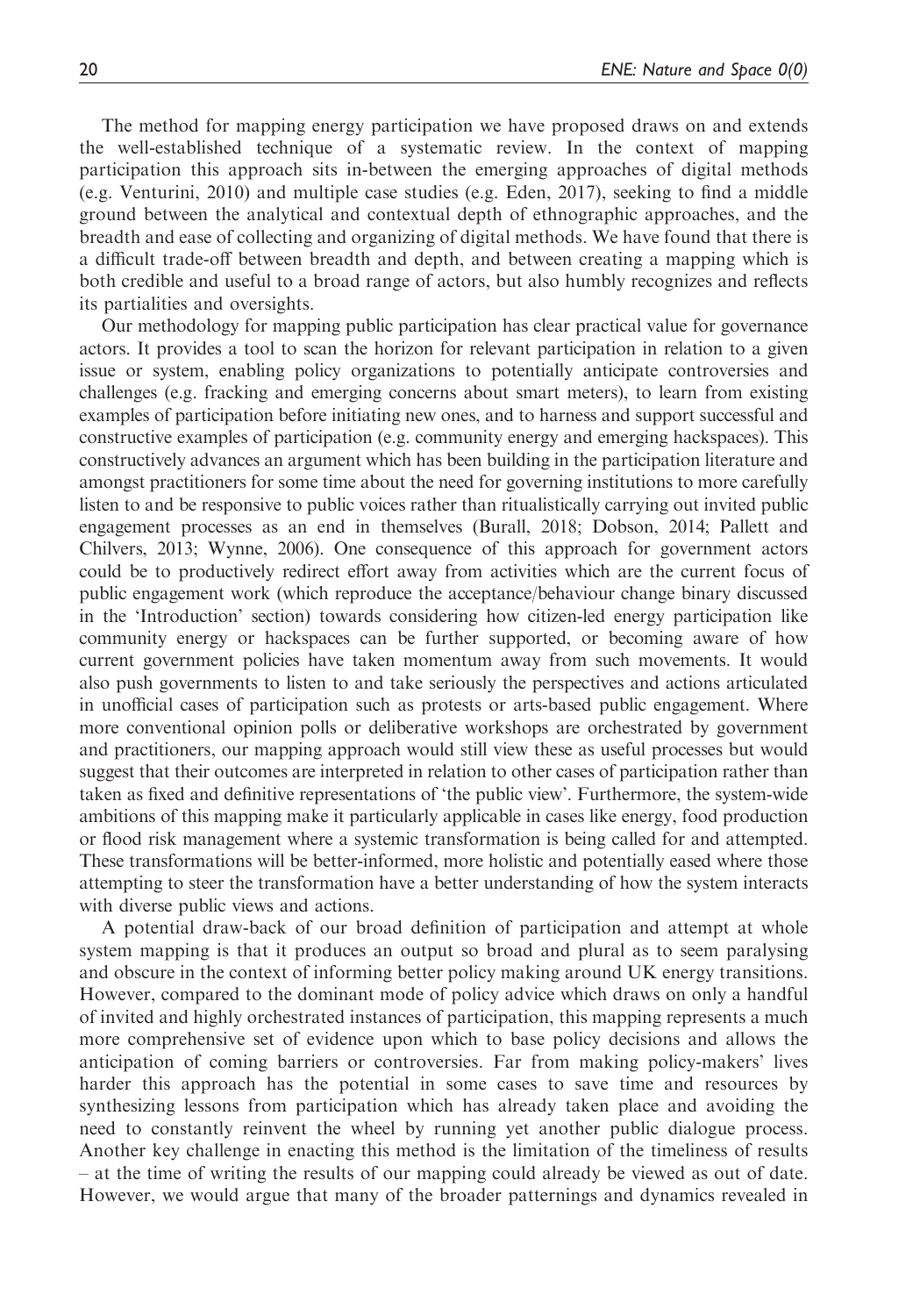our mapping are more enduringly relevant. Furthermore, we believe that it would be possible to conduct a version of this mapping in a less time and resource intensive manner, making more use of the resources available from digital methods approaches, and on a rolling basis so that the results could be continually updated. Recent developments in discussions about how to produce usable and credible data visualizations (cf. Moats, 2015) will also be a useful resource in producing more legible 'mapping' outputs from this work.

Crucially, however, we see these mappings not only as a tool to be used by policy-makers – as the latest in a long line of techniques from censuses (Scott, 1998) to surveys (Law, 2009) or focus groups (Lezaun, 2007) for making the public legible to a ruling elite. Rather this is a tool for all system actors – including NGOs and other civil society organizations, businesses and community groups – to use to draw their own conclusions and make their own arguments, and to inform their actions and initiatives. As has long been recognized in the discipline of Geography, maps are not neutral representations but are subjective human achievements (Wright, 1942) which can both reflect and sustain power relations by reflecting the purposes and assumptions of a governing elite and advancing their projects (Black, 1997; Scott, 1998; Woods, 1992). In our mapping we have tried to both represent and gain understanding of the dynamics of these power relations, as well as challenging them by bringing attention to the diversity of publics, issues and forms of participation in the UK energy system which go far beyond centralized accounts.

# **Highlights**

- . Approaches to understanding publics in the context of environmental policy challenges like energy tend to be siloed making cross-comparison difficult.
- . There is a need for new methods to help understand and engage with public participation systemically.
- . The issues, models and subjects of participation in relation to the UK energy system are diverse and multiple.
- . Policy-makers and other powerful actors have tended to privilege certain issues, models and subjects of participation in decision-making.
- . Mappings of diverse, interconnected public participation provide a better basis for decision-making around issues such as low carbon energy transitions.

### Acknowledgements

The authors would like to thank Jim Watson, Noortje Marres, Matt Watson, Rachel Macrorie, Nick Pidgeon, Christina Demski, Nick Eyre and Brian Wynne for comments on earlier versions of this paper.

# Declaration of conflicting interests

The author(s) declared no potential conflicts of interest with respect to the research, authorship, and/or publication of this article.

# Funding

The author(s) disclosed receipt of the following financial support for the research, authorship and/or publication of this article: The research presented in this paper was funded by the UK Research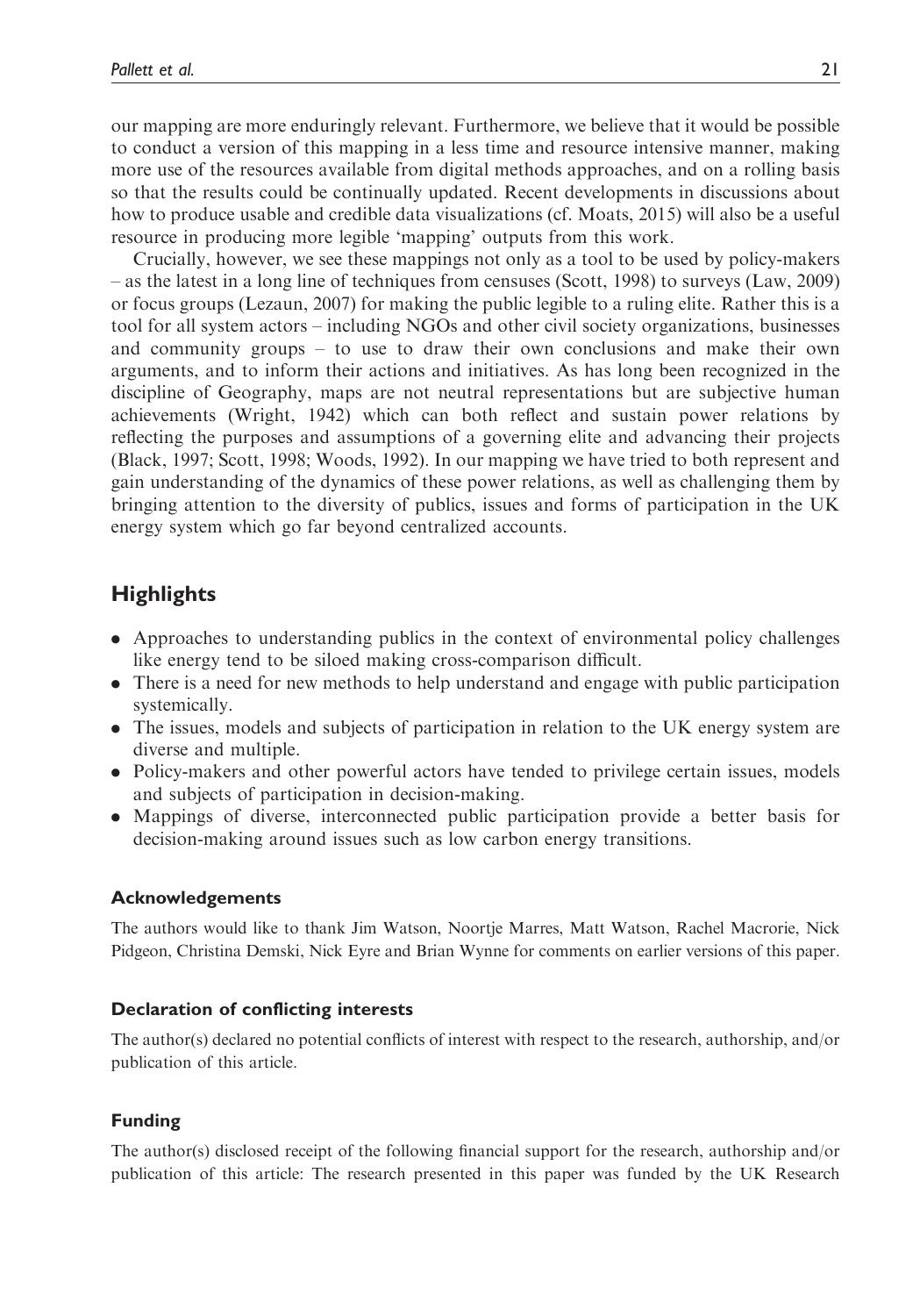Councils as part of the UK Energy Research Centre Phase 3 research programme [EPSRC award EP/ L024756/1].

#### **Notes**

- 1. A full list of synonyms used in systematic searches is available at [http://www.ukerc.ac.uk/](http://www.ukerc.ac.uk/publications/mapping-energy-participation-a-systematic-review-of-diverse-practices-of-energy-participation-in-energy-transitions-2010-1015.html) [publications/mapping-energy-participation-a-systematic-review-of-diverse-practices-of-energy](http://www.ukerc.ac.uk/publications/mapping-energy-participation-a-systematic-review-of-diverse-practices-of-energy-participation-in-energy-transitions-2010-1015.html)[participation-in-energy-transitions-2010-1015.html](http://www.ukerc.ac.uk/publications/mapping-energy-participation-a-systematic-review-of-diverse-practices-of-energy-participation-in-energy-transitions-2010-1015.html) on page 32.
- 2. Details and an outline analysis of all 258 cases can be viewed on an open access repository here: [https://docs.google.com/spreadsheets/d/1P2lFFMFBZakZYM0TWAZo9vdwNX-On8TaRj4H4sK](https://docs.google.com/spreadsheets/d/1P2lFFMFBZakZYM0TWAZo9vdwNX-On8TaRj4H4sKJpgQ/edit#gid=0)  $JpgQ/edit\#gid=0.$

#### ORCID iD

Helen Pallett  $\blacksquare$  https://orcid.org/0000-0001-5014-6356

#### **References**

Back Balcombe (2017) Available at:<https://1010uk.org/back-balcombe> (accessed 11 August 2017).

- Aldred R (2013) Who are Londoners on bikes and what do they want? Negotiating identity and issue definition in a ''pop-up'' cycle campaign. Journal of Transport Geography 30: 194–201.
- Alexander C and Reno JO (2014) From biopower to energopolitics in England's modern waste technology. Anthropological Quarterly 87(2): 335–358.
- Allen J and Jones SP (2012) Tilting at windmills in a changing climate: A performative walking practice and dance-documentary film as an embodied mode of engagement and persuasion. Research in Drama Education: The Journal of Applied Theatre and Performance 17: 209–227.
- Barvosa E (2015) Mapping public ambivalence in public engagement with science: Implications for democratizing the governance of fracking technologies in the USA. Journal of Environmental Studies and Sciences 5: 497–507.
- BBSRC (2013) Bioenergy Dialogue: Final Report. Available at: https://bbsrc.ukri.org/documents/ bioenergy-dialogue-report-pdf/ (accessed 26 April 2019).
- BBSRC (2014) BBSRC Response to the Bioenergy Dialogue. Available at: https://bbsrc.ukri.org/ documents/bioenergy-dialogue-response-pdf/ (accessed 26 April 2019).
- Beckman K (2015) How to use social media: A quick guide for utility companies. Energy Post, 28 April. Available at:<http://energypost.eu/energy-companies-can-learn-social-media/> (accessed 11 August 2017).
- Bellamy R, Chilvers J and Vaughan NE (2016) Deliberative mapping of options for tackling climate change: Citizens and specialists' open up appraisal of geoengineering. Public Understanding of Science 25(3): 269–286.
- Black J (1997) Maps and Politics. London: Reaktion Books.
- Bloor D (1976) Knowledge and Social Imagery, 2nd ed. Chicago, IL: University of Chicago Press.
- Blyth W, Gross R, Speirs J, et al. (2014) Low Carbon Jobs: The Evidence for Net Job Creation from Policy Support for Energy Efficiency and Renewable Energy. London: UKERC.
- Boucher A, Gaver W, Kerridge T, et al. (2018) Energy Babble. London: Mattering Press.
- Bowden F, Lockton D, Gheerawo R, et al. (2015) Drawing Energy: Exploring Perceptions of the Invisible. London: Royal College of Art.
- Brand C, Goodman A and Ogilvie D (2014) Evaluating the impacts of new walking and cycling infrastructure on carbon dioxide emissions from motorized travel: A controlled longitudinal study. Applied Energy 128: 284–295.
- Braun K and Schultz S (2010) "... a certain amount of engineering involved": Constructing the public in participatory governance arrangements. Public Understanding of Science 19(4): 403–419.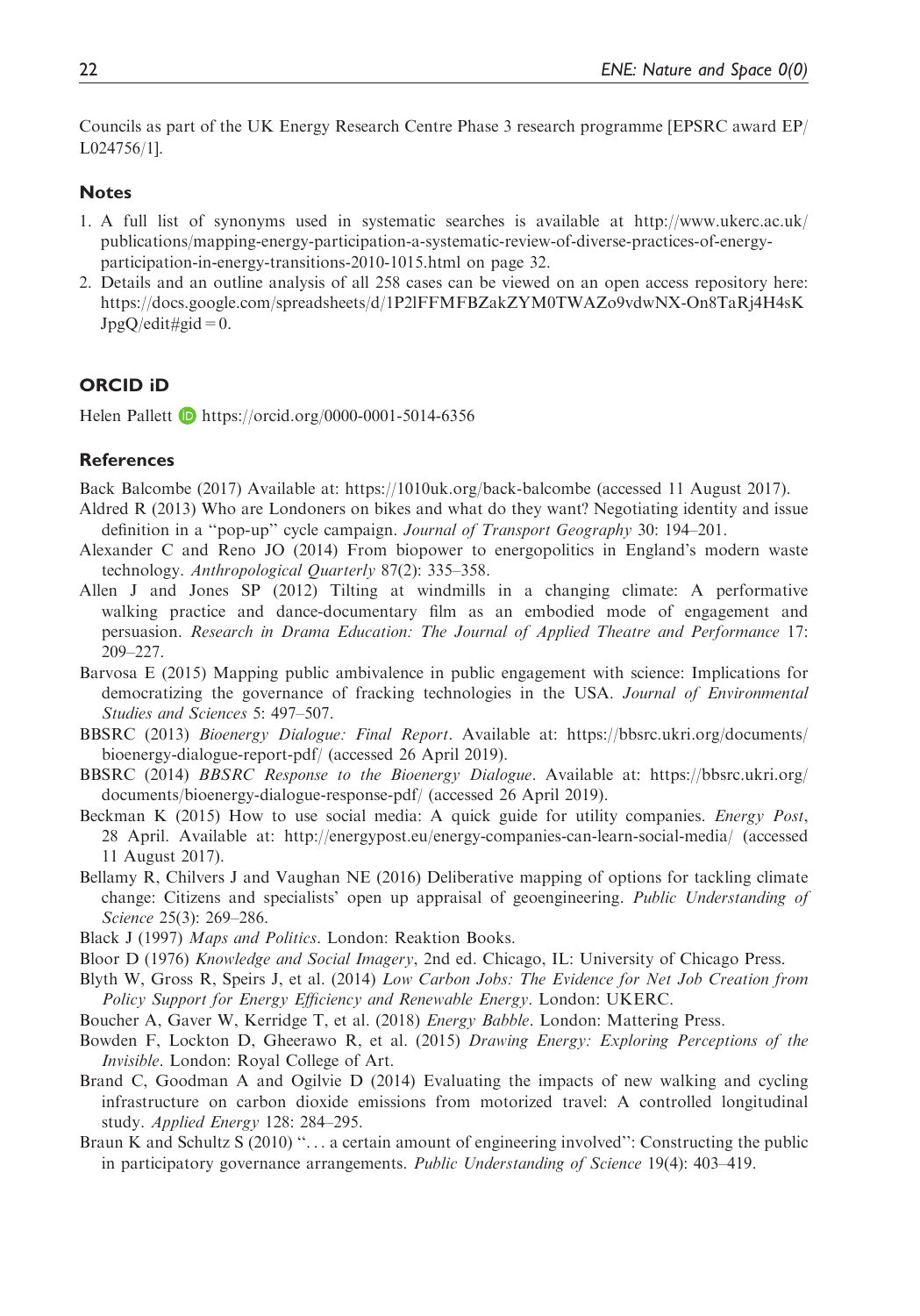- Brown MB (2009) Science in Democracy: Expertise, Institutions and Representation, 1st ed. Cambridge: MIT Press.
- Bulkeley H, Powells G and Bell S (2016) Smart grids and the constitution of solar electricity conduct. Environment and Planning A 48(1): 7–23.
- Burall S (2018) Rethink public engagement for gene editing. Nature 555: 438–439.
- Butler C, Parkhill KA and Luzecka P (2018) Rethinking energy demand governance: Exploring impact beyond "energy" policy. Energy Research and Social Science 6: 70–78.
- Butler C, Parkhill KA and Pidgeon N (2013) Deliberating Energy System Transitions in the UK Transforming the UK Energy System: Public Values, Attitudes and Acceptability. London: UKERC. Available at:<www.ukerc.ac.uk/asset/A479908B-1F6B-4211-B7F0112F47F34856/> (accessed 26 April 2019).
- Callon M, Lascoumbes P and Barthe Y (2009) Acting in an Uncertain World: An Essay on Technical Democracy. Translated by Graham Burchell. Cambridge: MIT Press.
- Chambers R (1994) The origins and practice of participatory rural appraisal. World Development 22(7): 953–969.
- Chilvers J (2013) Reflexive engagement? Actors, learning, and reflexivity in public dialogue on science and technology. Science Communication 35(3): 283–310.
- Chilvers J and Burgess J (2008) Power relations: The politics of risk and procedure in nuclear waste governance. Environment and Planning A 40: 1881–1900.
- Chilvers J and Kearnes M (2016) Participation in the making: Rethinking public engagement in coproductionist terms. In: Chilvers J and Kearnes M (eds) Remaking Participation: Science, Environment and Emergent Publics. London: Routledge, pp. 31–63.
- Chilvers J and Longhurst N (2016) Participation in transition(s): Reconceiving public engagements in energy transitions as co-produced, emergent and diverse. Journal of Environmental Policy  $\&$ Planning 18(5): 585–607.
- Chilvers J, Pallett H and Hargreaves T (2017) Public Engagement with Energy: Broadening Evidence, Policy and Practice. London: UK Energy Research Centre.
- Chilvers J, Pallett H and Hargreaves T (2018) Ecologies of participation in socio-technical change: The case of energy system transitions. Energy Research & Social Science 42: 199–210.
- Collins HM and Evans R (2002) The third wave of science studies: Studies of expertise and experience. Social Studies of Science 32(2): 235–296.
- Davies G (2006) Mapping deliberation: Calculation, articulation and intervention in the politics of organ transplantation. Economy and Society 35(2): 232–258.
- DECC (2012) Low Carbon Communities Challenge: evaluation report. Available at: https:// assets.publishing.service.gov.uk/government/uploads/system/uploads/attachment\_data/file/48458/ 5788-low-carbon-communities-challenge-evaluation-report.pdf (accessed 26 April 2019).
- DECC (2015) DECC Public Attitudes Tracker Wave 12. Available at: https:// assets.publishing.service.gov.uk/government/uploads/system/uploads/attachment\_data/file/400404/ Summary of Wave 12 findings of DECC Public Attitudes Tracker.pdf (accessed 26 April 2019).
- Demand Energy Equality (2017) The Future of Energy at Your Fingertips. Available at: [www.](www.demandenergyequality.org) [demandenergyequality.org](www.demandenergyequality.org) last (accessed 11 August 2017).
- Devine-Wright P and Batel S (2013) Explaining public preferences for high voltage pylon designs: An empirical study of perceived fit in a rural landscape. *Land Use Policy* 31: 640–649.
- Dialogue by Design (2011) The Low Carbon Communities Challenge: Findings from the Engagement Support by Dialogue by Design. Available at: https://www.gov.uk/government/publications/lowcarbon-communities-challenge-findings-from-the-engagement-support-by-dialogue-by-design (accessed 26 April 2019).
- Dobson A (2014) Listening for Democracy: Recognition, Representation, Reconciliation. Oxford: Oxford University Press.
- Dvarioniene J, Gurauskiene I, Gecevicius G, et al. (2015) Stakeholders involvement for energy conscious communities: The Energy Labs experience in 10 European communities. Renewable Energy 75: 512–518.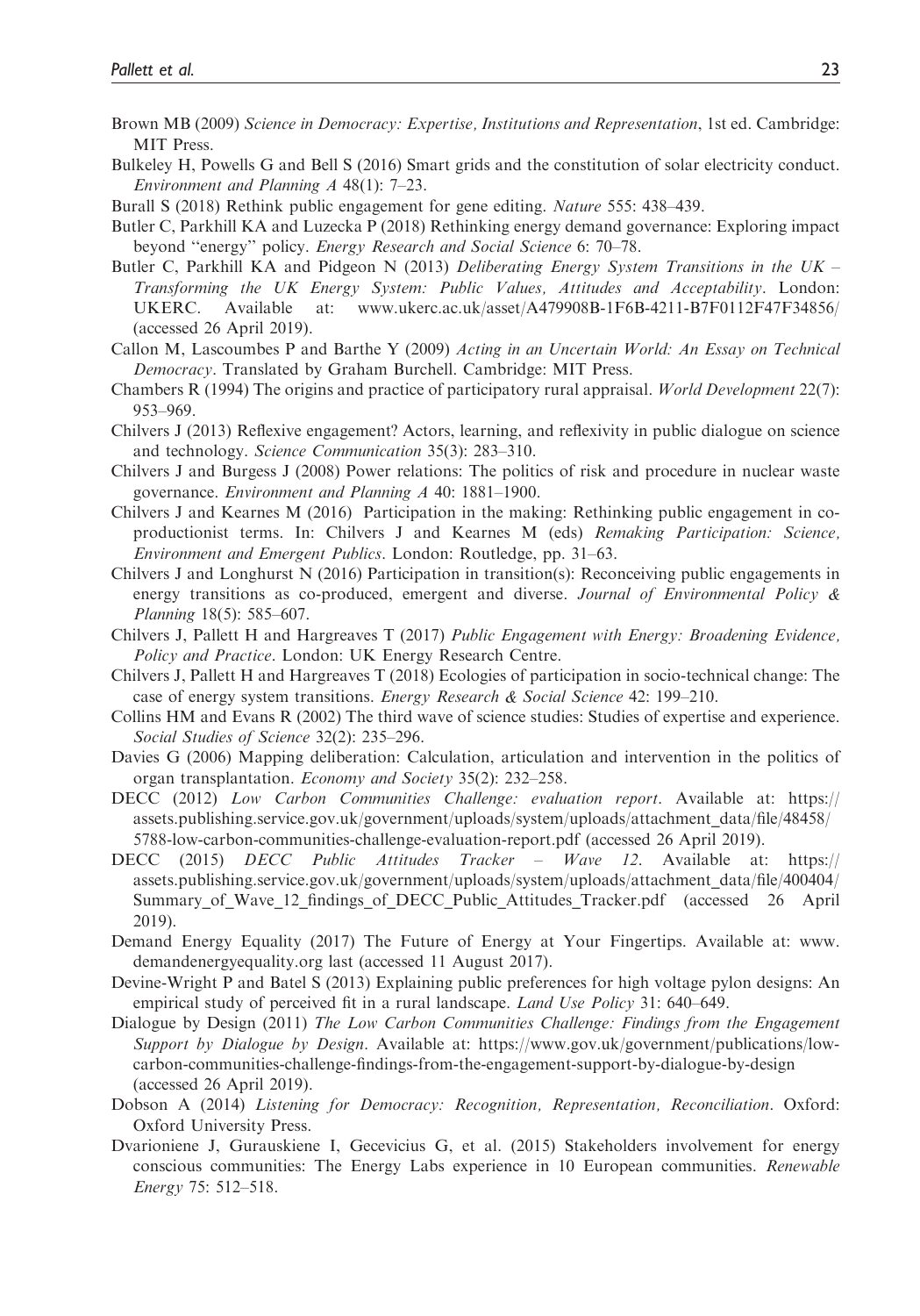Eden S (2017) Environmental Publics. Abingdon: Routledge.

- Felt U and Fochler M (2010) Machineries for making publics: Inscribing and describing publics in public engagement. Minerva 48(3): 219–238.
- Finchett-Maddock L (2013) Responding to the private regulation of dissent: Climate change action, popular justice and the right to protest. Journal of Environmental Law 25(2): 293–304.
- Geels F, Kern F, Fuchs G, et al. (2016) The enactment of socio-technical transition pathways: A reformulated typology and a comparative multi-level analysis of the German and UK lowcarbon electricity transitions (1990–2014). Research Policy 45(4): 896–913.
- Gram-Hanssen K (2011) Understanding change and continuity in residential energy consumption. Journal of Consumer Culture 11(1): 61–78.
- Gross R, Heptonstall P, Greenacre P, et al. (2013) Presenting the Future: An Assessment of Future Costs Estimation Methodologies in the Electricity Generation Sector. London: UK Energy Research Centre.
- Hargreaves T, Hielscher S, Seyfang G, et al. (2013) Grassroots innovations in community energy: The role of intermediaries in niche development. Global Environmental Change 23(5): 868–880.
- Hendriks CM (2009) Policy design without democracy? Making democratic sense of transition management. *Policy Sciences* 42(4): 341–368.
- Henwood K, Pidgeon N, Groves C, et al. (2015) Energy Biographies Research Report. Cardiff: Energy Biographies.
- Hielscher S (2012) Brighton energy co-op: An innovation history. Available at: [https://](https://grassrootsinnovations.files.wordpress.com/2012/09/brighton-energy-coop-innovation-history1.pdf) [grassrootsinnovations.files.wordpress.com/2012/09/brighton-energy-coop-innovation-history1.pdf](https://grassrootsinnovations.files.wordpress.com/2012/09/brighton-energy-coop-innovation-history1.pdf) (accessed 26 April 2019).
- Higginson S, Thomson M and Bhamra T (2014) ''For the times they are a-changin'': The impact of shifting energy-use practices in time and space. Local Environment 19: 520–538.
- Hui A, Schatzki T and Shove E (2017) The Nexus of Practices: Connections, Constellations, Practitioners. London: Routledge.
- Icaro (2014) Evaluating the Public Dialogue Process on Shale Gas and Oil Developments. Available at: https://assets.publishing.service.gov.uk/government/uploads/system/uploads/attachment\_data/file/ 382351/Sciencewise\_shale\_public\_dialogue\_evaluation\_report\_final\_for\_publication.pdf (accessed 26 April 2019).
- Ipsos Mori (2011) Findings from the DECC 2050 Deliberative Dialogues. Available at: https:// webarchive.nationalarchives.gov.uk/20130103192913/http://www.decc.gov.uk/assets/decc/11/ tackling-climate-change/2050/3680-findings-from-the-decc-2050-deliberative-dialogues.pdf (accessed 26 April 2019).
- Irwin A (2001) Constructing the scientific citizen: Science and democracy in the biosciences. *Public* Understanding of Science 10(1): 1–18.
- Jasanoff S (2004) The idiom of co-production. In: Sheila Jasanoff (ed) States of Knowledge: The Coproduction of Science and Social Order. Abingdon: Routledge, pp. 1–12.
- Jaspal R and Nerlich B (2014) Fracking in the UK press: Threat dynamics in an unfolding debate. Public Understanding of Science 23(3): 348–63.
- Kim D and Kim JW (2014) Public opinion mining on social media: A case study of twitter opinion on nuclear power. Advanced Science and Technology Letters 51: 224–228.
- Laird FN (2013) Against transitions? Uncovering conflicts in changing energy systems. Science as Culture 22(2): 149–156.
- Laurent B (2017) Democratic Experiments: Problematizing Nanotechnology and Democracy in Europe and the United States. Cambridge: MIT Press.
- Law J (2009) Seeing like a survey. Cultural Sociology 3(2): 239–256.
- Leach M, Scoones I and Wynne B (2005) Science and Citizens: Globalization and the Challenge of Engagement. London: Zed Books.
- Lenormand M, Tugores A, Colet P, et al.  $(2014)$  Tweets on the road. *PLoS ONE* 9(8): 1–12.
- Lezaun J (2007) A market of opinions: The political epistemology of focus groups. Sociological Review 55: 130–151.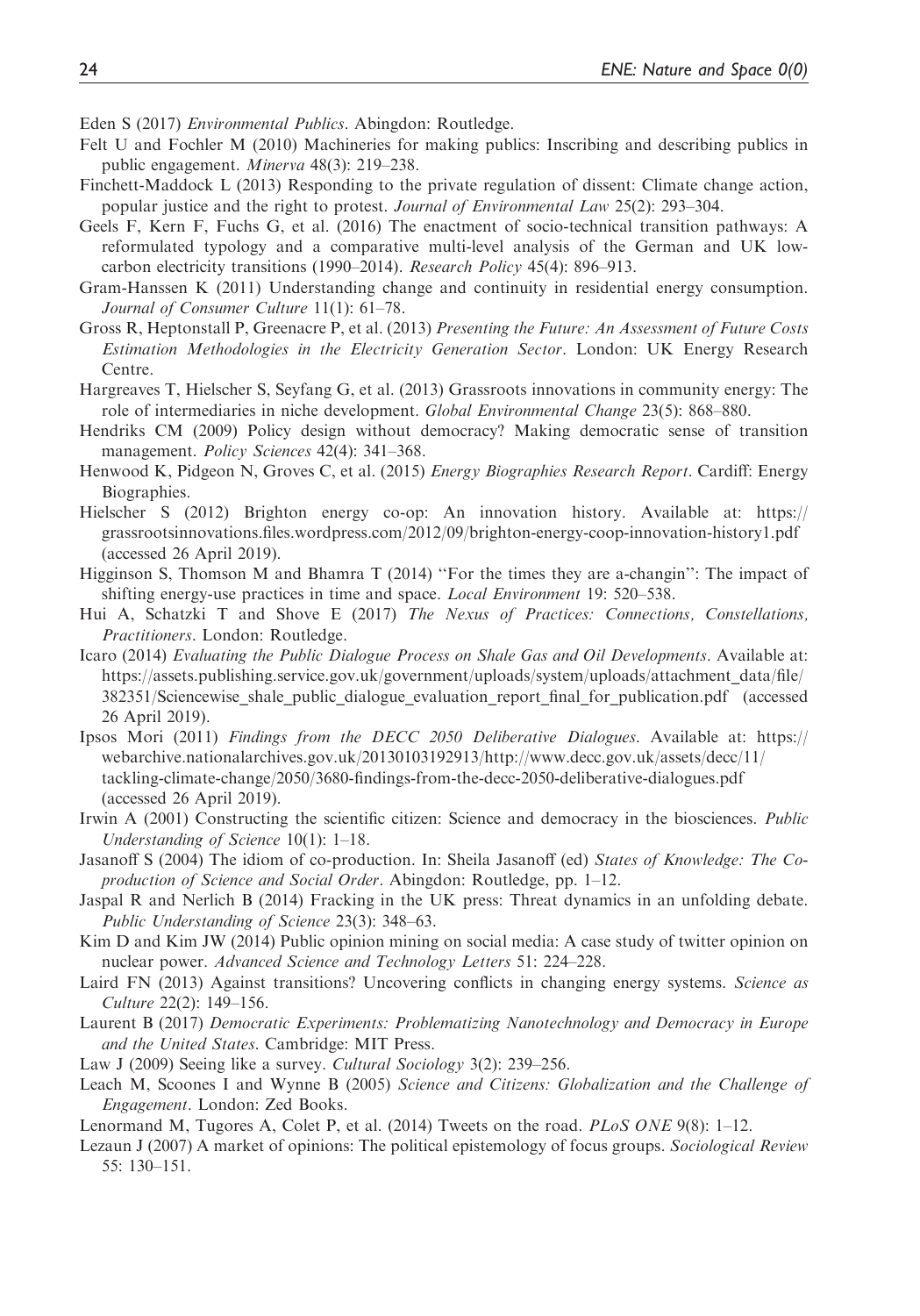- Lezaun J and Soneryd L (2007) Consulting citizens: Technologies of elicitation and the mobility of publics. Public Understanding of Science 16(3): 279–297.
- Liddell C (2012) Smart Meters, Smart People. University of Ulster. Available at: [http://uir.ulster.ac.uk/](http://uir.ulster.ac.uk/25443/1/SMARTerMetersExReportWEB-7Jan13.pdf) [25443/1/SMARTerMetersExReportWEB-7Jan13.pdf](http://uir.ulster.ac.uk/25443/1/SMARTerMetersExReportWEB-7Jan13.pdf) (accessed 26 April 2019).
- Liu J, Yao R and McCloy R (2014) An investigation of thermal comfort adaptation behaviour in office buildings in the UK. *Indoor and Built Environment* 23(5): 675–691.
- Livingstone S and Lunt P (1994) Talk on Television: Audience Participation and Public Debate. London: Routledge.
- Mansbridge J, Bohman J, Chambers S, et al. (2012) A systemic approach to deliberative democracy. In: Parkinson J and Mansbridge J (eds) Deliberative Systems. Cambridge: Cambridge University Press, pp. 1–26.
- Marres N (2012) Material Participation: Technology, the Environment and Everyday Publics. Basingstoke: Palgrave Macmillan.
- Marres N (2015) Why map issues? On controversy analysis as a digital method. Science, Technology  $\&$ Human Values 40(5): 655–686.
- Marres N and Gerlitz C (2016) Interface methods: Renegotiating relations between digital social research, STS and sociology. Sociological Review 64(1): 21–46.
- Marres N and Moats D (2015) Mapping controversies with social media: The case for symmetry. Social Media + Society 1(2): 1–17.
- Marres N and Rogers R (2008) Subsuming the ground: How local realities of the Fergana Valley, the Narmada Dams and the BTC pipeline are put to use on the Web. *Economy and Society* 37(2): 251–281.
- Mason K and Milbourne P (2014) Constructing a ''landscape justice'' for windfarm development: The case of Nant Y Moch, Wales. Geoforum 53: 104–115.
- Michael M (2009) Publics performing publics: Of PiGs, PiPs and politics. Public Understanding of Science 18(5): 617–631.
- Middlemiss L and Gillard R (2015) Fuel poverty from the bottom-up: Characterising household energy vulnerability through the lived experience of the fuel poor. *Energy Research and Social* Science 6: 146–154.
- Moats D (2015) Decentring devices: Controversies with online platforms. Unpublished PhD Thesis. Goldsmiths University of London, UK.
- Mohr A and Raman S (2012) Representing the public in public engagement: The case of the 2008 UK stem cell dialogue. *PLoS Biology* 10(11): e1001418.
- Munton R (2003) Deliberative democracy and environmental decision-making. In: Berkhout F, Leach M and Scoones I (eds) Negotiating Environmental Change: New Perspectives from Social Science. Cheltenham: Edward Elgar, pp. 109–136.
- NICE (2017) Northern Ireland Community Energy Co-operative. Available at: [http://www.](http://www.nicommunityenergy.org/http-www-nicommunityenergy-org/) [nicommunityenergy.org/http-www-nicommunityenergy-org/](http://www.nicommunityenergy.org/http-www-nicommunityenergy-org/) (accessed 11 August 2017).
- North P (2010) Eco-localisation as a progressive response to peak oil and climate change  $-$  A sympathetic critique. Geoforum 41(4): 585–594.
- OPM (2011) Evaluation and learning from the 2050 public engagement programme. Available at: https:// webarchive.nationalarchives.gov.uk/20170110132511/http://www.sciencewise-erc.org.uk/cms/ energy-2050-pathways-a-public-dialogue/ (accessed 26 April 2019).
- Owens S and Driffill L (2008) How to change attitudes and behaviours in the context of energy. Energy Policy 36(12): 4412–4418.
- Pallett H and Chilvers J (2013) A decade of learning about publics, participation and climate change: Institutionalising reflexivity? Environment and Planning A 45(5): 1162–1183.
- Pallett H, Chilvers J and Hargreaves T (2017) Mapping Energy Participation: A Systematic Review of Diverse Practices of Participation in UK Energy Transitions, 2010–2015. London: UKERC. Available at: [http://www.ukerc.ac.uk/publications/mapping-energy-participation-a-systematic](http://www.ukerc.ac.uk/publications/mapping-energy-participation-a-systematic-review-of-diverse-practices-of-energy-participation-in-energy-transitions-2010-1015.html)[review-of-diverse-practices-of-energy-participation-in-energy-transitions-2010-1015.html](http://www.ukerc.ac.uk/publications/mapping-energy-participation-a-systematic-review-of-diverse-practices-of-energy-participation-in-energy-transitions-2010-1015.html) (accessed 11 March 2019).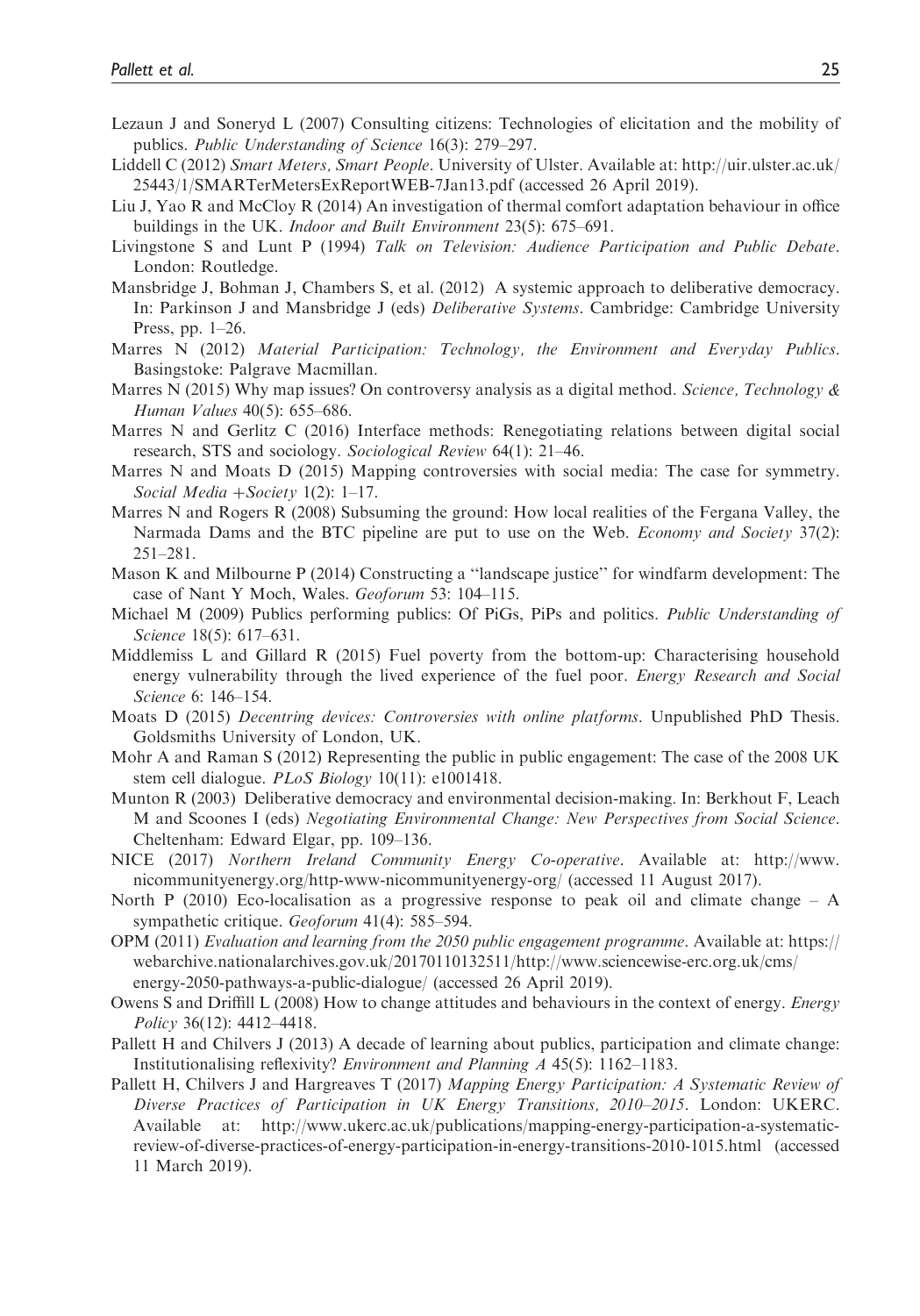- Parkhill K, Demski C, Butler C, et al. (2013) Transforming the UK Energy System: Public Values, Attitudes and Acceptability – Synthesis Report. London. Available from: www.understandingrisk.org www.ukerc.ac.uk/support/tiki-index.php?page=Tran sforming+the+UK+Energy+ System (accessed 26 April 2019).
- Parkinson J and Mansbridge J (2012) Deliberative Systems: Deliberative Democracy at the Large Scale. Cambridge: Cambridge University Press.
- Pearce W, Holmberg K, Hellsten I, et al. (2014) Climate change on twitter: Topics, communities and conversations about the 2013 IPCC working group 1 report. PLoS ONE 9(4): 1–11.
- Pfister T, Glück S and Suhari M (2017) Towards studying energy systems as energy cultures. Innovation: The European Journal of Social Science Research 30(3): 239–243.
- Phillips M and Dickie J (2014) Narratives of transition/non-transition towards low carbon futures within English rural communities. Journal of Rural Studies 34: 79–95.
- Pidgeon N, Demski C, Butler C, et al. (2014) Creating a national citizen engagement process for energy policy. Proceedings of the National Academy of Sciences of the United States of America 111: 13606–13613.
- Procter R, Vis F and Voss A (2013) Reading the riots on Twitter: Methodological innovation for the analysis of big data. International Journal of Social Research Methodology 16(3): 197–214.
- Reclaim the Power (2017) Reclaim the Power. Available at:<https://reclaimthepower.org.uk/> (accessed 11 August 2017).
- Rip A (1986) Controversies as informal technology assessment. Knowledge: Creation, Diffusion, Utilization 8(2): 349–371.
- Rogers R (2015) Digital methods for web research. In: Robert S and Stephan K (eds) Emerging Trends in the Behavioral and Social Sciences, Hoboken, New Jersey: John Wiley & Sons Inc., pp.  $1-22$ .
- Rogers R, Sanchez-Querubin N and Kil A (2015) Issue Mapping for an Ageing Europe. Amsterdam: University of Amsterdam Press.
- Rowe G and Frewer LJ (2000) Public participation methods: A framework for evaluation. Science Technology & Human Values 25(1): 3–29.
- St Martin K, Roelvink G and Gibson-Graham JK (2015) An economic politics for our times. In: Roelvink G, St Martin K and Gibson-Graham JK (eds) Making Other Worlds Possible: Performing Diverse Economies. Minneapolis: University of Minnesota Press, pp. 1–25.
- Sciencewise (n.d.). *Energy 2050 Pathways: A Public Dialogue with Young People and Community* Leaders. London: Sciencewise.
- Scott JC (1998) Seeing Like a State: How Certain Schemes to Improve the Human Condition Have Failed. New Haven, CT: Yale University Press.
- Seyfang G, Park JJ and Smith A (2013) A thousand flowers blooming? An examination of community energy in the UK. Energy Policy 61: 977–989.
- Shove E, Pantzar M and Watson M (2012) The Dynamics of Social Practice: Everyday Life and How It Changes. London: SAGE Publications.
- Skea J, Ekins P and Winskel M (2011) *Energy 2050*. London: Routledge.
- Sovacool BK (2014) What are we doing here? Analyzing fifteen years of energy scholarship and proposing a social science research agenda. Energy Research & Social Science 1: 1–29.
- Stewart E (2016) Publics and Their Health Systems: Rethinking Participation. Basingstoke: Palgrave Macmillan.
- Stirling A (2008) ''Opening up'' and ''closing down'': Power, participation and pluralism in the social appraisal of technology. Science Technology & Human Values 33(2): 262–294.
- Thelwall M and Buckley K (2013) Topic-based sentiment analysis for the social web: The role of mood and issue-related words. Journal of the American Society for Information Science and Technology 64(8): 1608–1617.
- Thelwall M, Vann K and Fairclough R (2006) Web issue analysis: An integrated water resource management case study. Journal of the American Society for Information Science and Technology 57(10): 1303–1314.